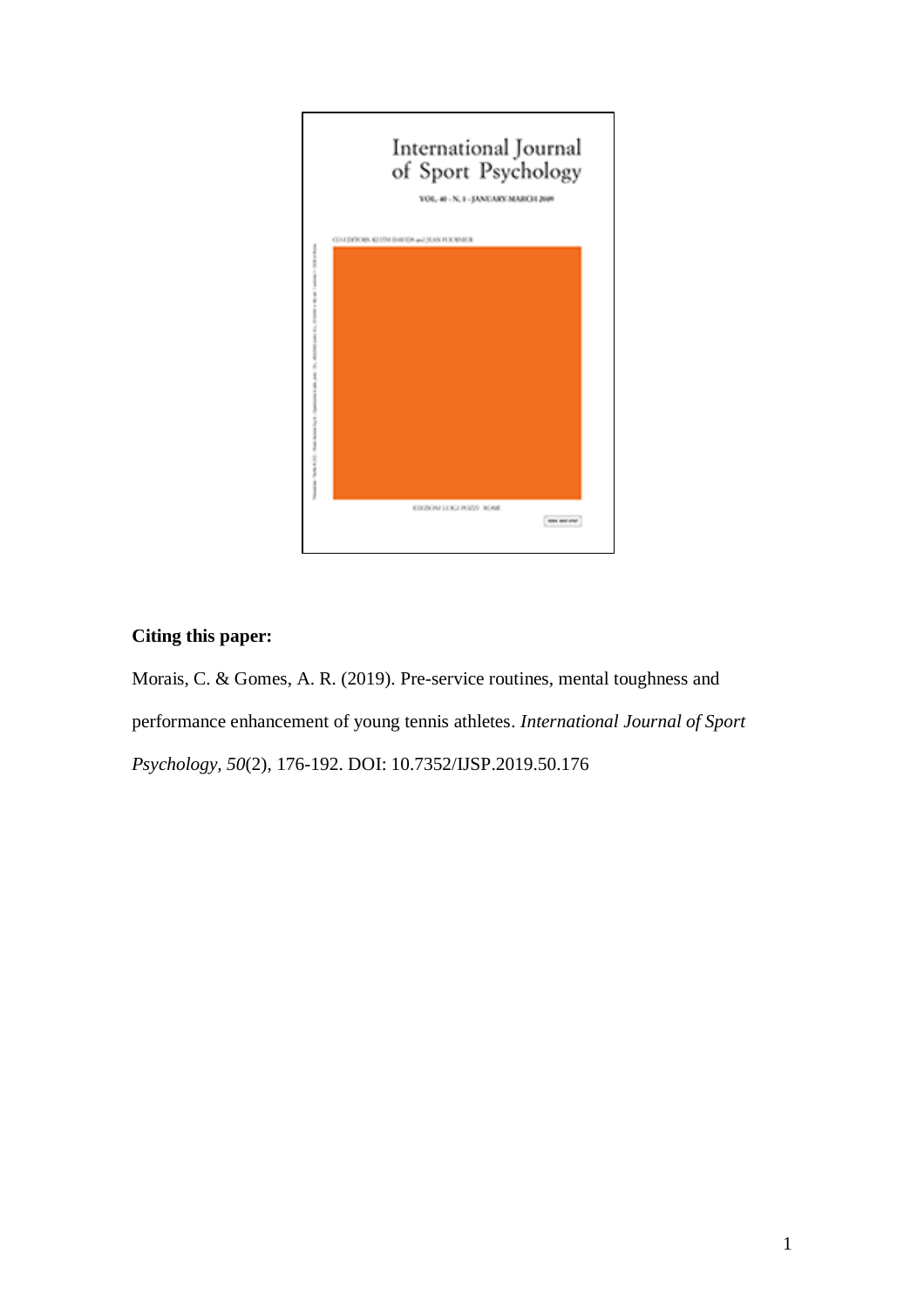# **Pre-service Routines, Mental Toughness and Performance Enhancement of Young Tennis Athletes**

## **Abstract**

Some common performance enhancement strategies used by tennis players are related to a pre-service mental preparation routine. This study provides an insight on the efficacy of the implementation of mental routines on performance of young tennis players (aged between 11 and 14-years old). Specifically, we compared several performance indicators before and after the intervention, and when players performed *vs* when they did not perform the mental routines. We also tested whether mental toughness was a good predictor of performance, using behavioral measures to assess both mental toughness and performance. The results revealed: (1) a positive impact of the intervention program on performance efficacy; (2) athletes won more service games after the intervention program; and (3) mental toughness, explained by pre-service routines and players' ability to positively manage errors, was a good predictor of players' overall performance.

*Keywords:* Mental Routines; Pre-performance routines; Psychological Skills Training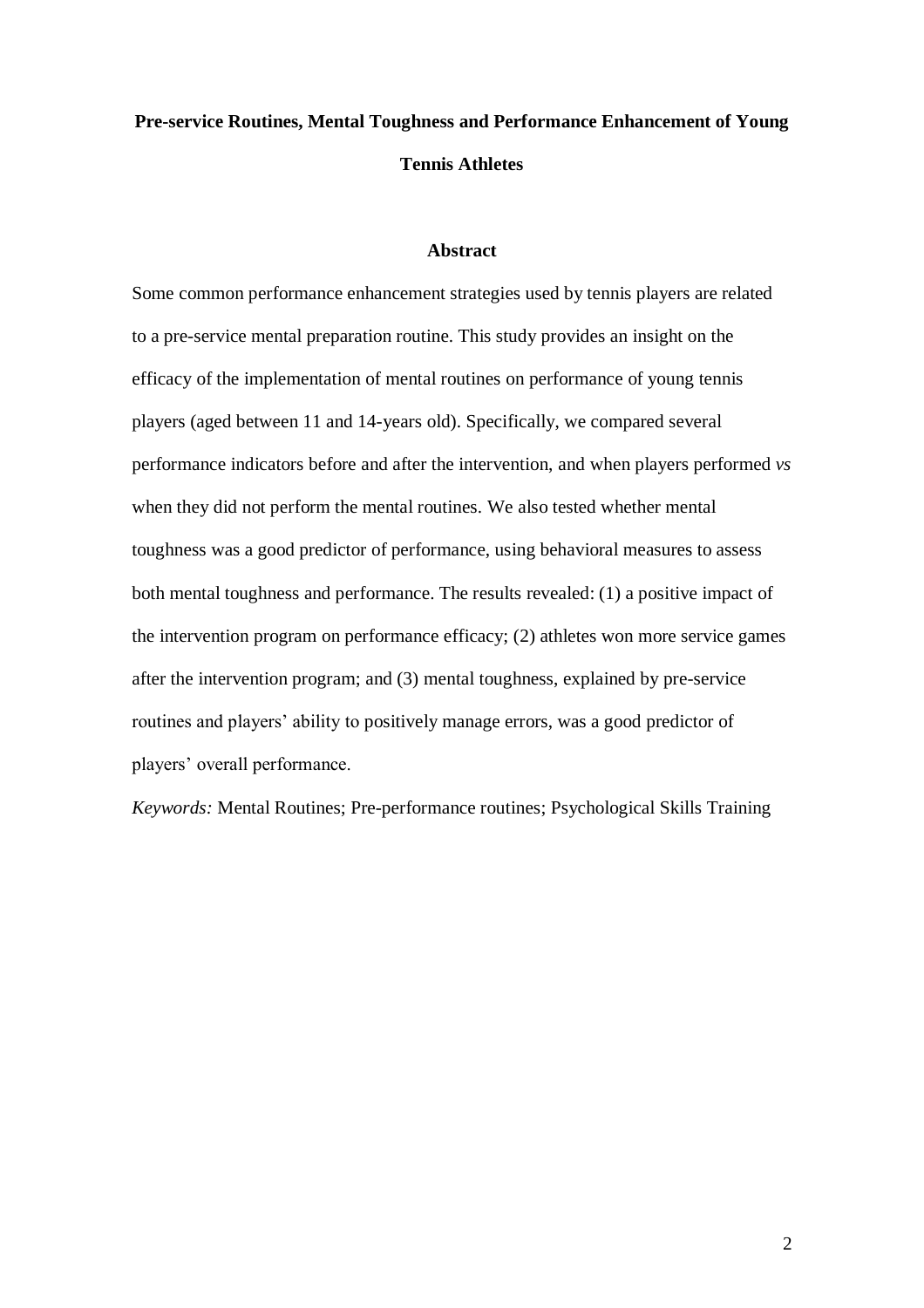#### **Introduction**

Mental Training Programs (MTP) have been frequently used by sport psychologists to improve athletes' skills and, consequently, their performance. Previous research has already established the positive impact of MTPs on performance in different sports (e.g., Bar-Eli & Blumenstein, 2005; Wolframm & Micklewright, 2011; Zetou, Vernadakis, Bebetsos, & Makraki, 2012). In tennis, Mamassis and Doganis (2004) investigated the impact of a season-long MTP by comparing two elite junior players who engaged in the mental training with four other players who received the same amount of tennis practice. They found that athletes who received the mental training experienced an increase in performance and self-confidence. Moreover, those who were not part of the program were less able to adjust themselves to the intensity of somatic and cognitive anxiety experienced during competition.

MTPs involve several skills, such as goal setting, positive thinking and self-talk, arousal regulation techniques, imagery, concentration and pre-performance routines (cf. Weinberg & Gould, 2015 for a review). In the present work, we conducted an intervention to teach young tennis players to use pre-performance routines, defined as "a sequence of task-relevant thoughts and action which an athlete engages in systematically prior to his or her performance of a specific sports skill" (Moran, 1996; p. 177). It is clear from the definition that both cognitive and behavioral processes are key in the preparation to the successful execution of a shot, and consequently, to performance.

Previous research has shown the benefit of using cognitive-behavioral strategies preceding the execution of motor skills in sport (e.g. Boutcher & Crews, 1987; Lobmeyer & Wasserman, 1986). There are different pre-performance mental strategies that can facilitate the execution of motor skills, such as relaxation, self-talk, imagery,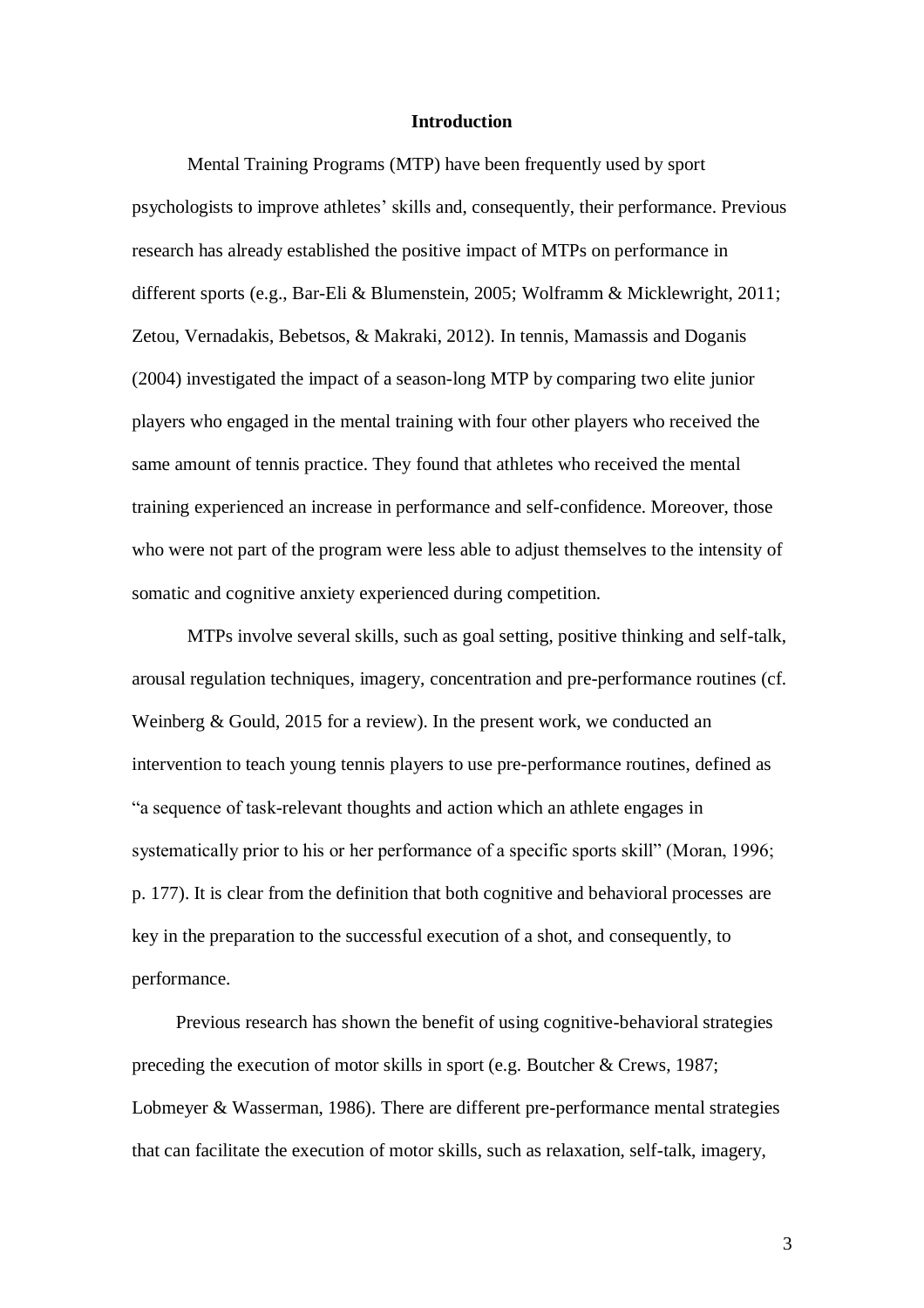attentional focus, among others (cf. Burton, Pickering, Weinberg, Yukelson, & Weigand, 2010; Cohn, Rotella, & Lloyd, 1990; Valentzas, Heinen, Tenenbaum, & Schack, 2010). The combination of cognitive and behavioral strategies preceding the execution of motor skills are known as pre-performance routines, and they include both covert (cognitive) and overt (behavioral) processes (Cohn et al., 1990). These routines help athletes to achieve an appropriate psychological and physiological state prior to execution (Jackson & Baker, 2001), and to maintain a high level of performance even when facing distractions (Boutcher, 1992; Jackson & Baker, 2001; Lobmeyer & Wasserman, 1986).

Therefore, the impact of pre-performance routines on performance have been studied in several sports, such as basketball, volleyball, rugby, and golf, among others (e.g. Cohn et al., 1990; Cotterill, 2008; Czech, Ploszay, & Burke, 2004; Gooding & Gardner, 2009; Jackson & Baker, 2001; Lobmeyer & Wasserman, 1986; Mesagno, Marchant, & Morris, 2008; Valentzas & Heinen, 2011; cf. Cotterill, 2010 for a review). In tennis, one of the most common pre-performance routine used to enhance performance is the pre-service mental preparation routine (cf. Defrancesco & Burke, 1997; Lauer, Gould, Lubbers, & Kovacs, 2010; Mathers, 2016). Pre-service routine has been found to mitigate the negative impact of pressure on performance on tennis players' who experience anxiety under pressure situations (cf. Lautenbach, Laborde, Mesagno, Lobinger, Achtzehn, & Arimond, 2015).

The pre-service routine (both in first and second serve) is appropriate in tennis because this shot is not directly influenced by the opponent, and, therefore, the athlete performing the serve is in control; and the athlete has the time to execute all elements of the routine (Lautenbach et al., 2015). In the present study, we developed a cognitivebehavioral intervention to increase the use of a pre-service routine, aiming to study its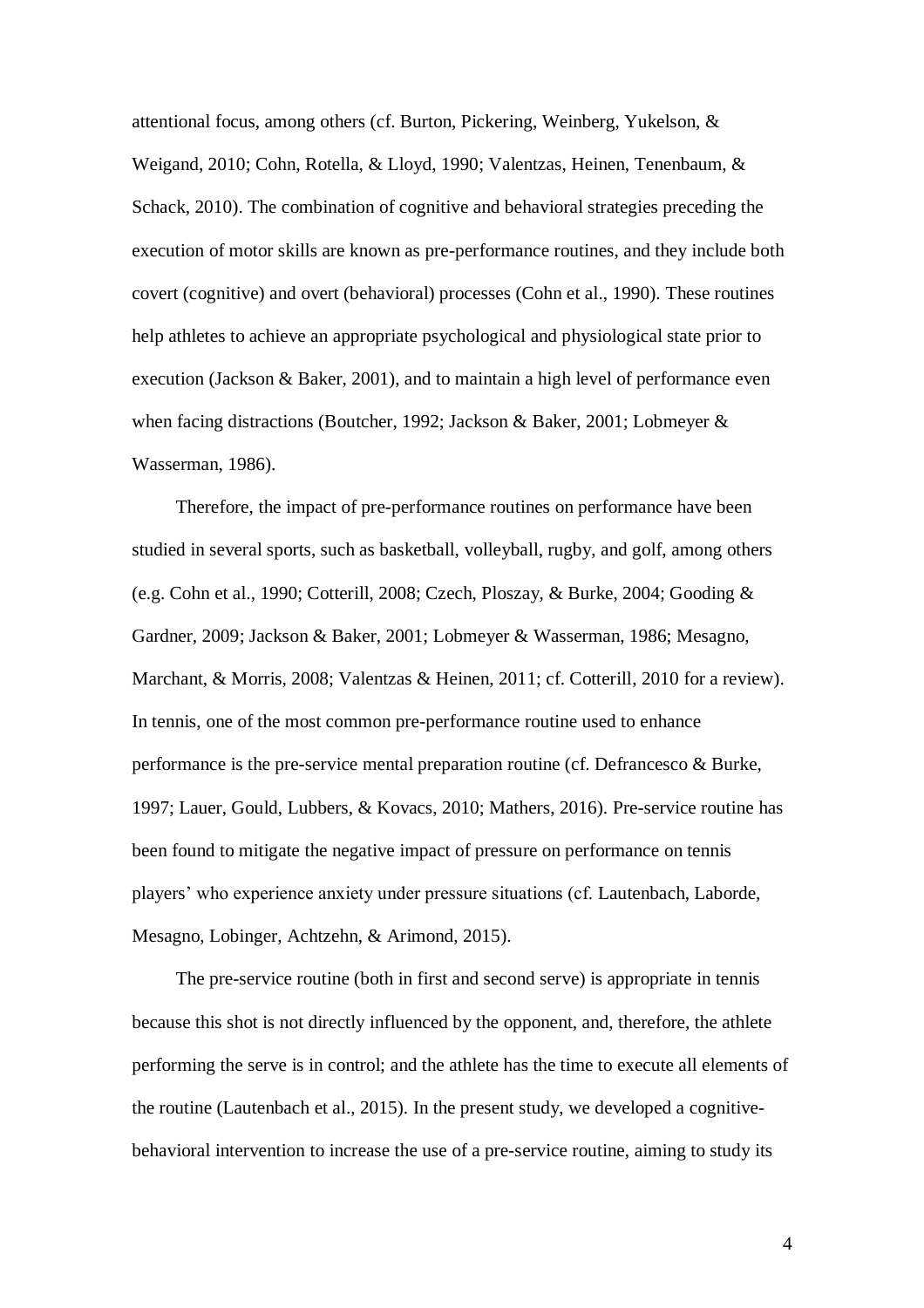impact on performance. The pre-service routine, individualized for each player, included both overt and covert dimensions, and its impact on performance was assessed by using objective indicators. This approach has been less used in the literature to study the impact of mental training on tennis players' performance, despite the importance of players being able to respond positively to any failures, obstacles or setbacks that might arise in order to be successful (cf. Galli & Gonzalez, 2015). Indeed, this ability to remain focused and in control when facing adversity and under pressure has been broadly called mental toughness (Connaughton, Wadey, Hanton, & Jones, 2008; Madrigal, Hamill, & Gill, 2013; Weinberg, Freysinger, Mellano, & Brookhouse, 2016). Thus, if this is the case, then it is important to provide an understanding of the relationship between mental training, and particularly pre-service routines, and mental toughness behaviors, as well as their implications on performance. In our study, we address this topic of research, establishing that our intervention enhances tennis players' performance, namely by increasing their percentage of first-serves, decreasing the number of double-faults, and by increasing players' performance efficacy. We expect: *H1.* (a) Higher percentage of first-serves and (b) less double-faults after the intervention.

*H2.* Participants to win more service games after the intervention.

*H3*. (a) Participants to improve their performance efficacy after the intervention, (b) especially when they performed the pre-service routine.

## **Mental toughness**

Mental toughness has been consistently presented in the literature as one of the most important contributors to enhance sports performance (e.g. Golby & Sheard, 2004; Gould, Dieffenbach, & Moffett, 2002; Gucciardi & Gordon, 2009; Jones, Hanton, & Connaughton, 2002). Jones and colleagues (2002) defined mental toughness as "the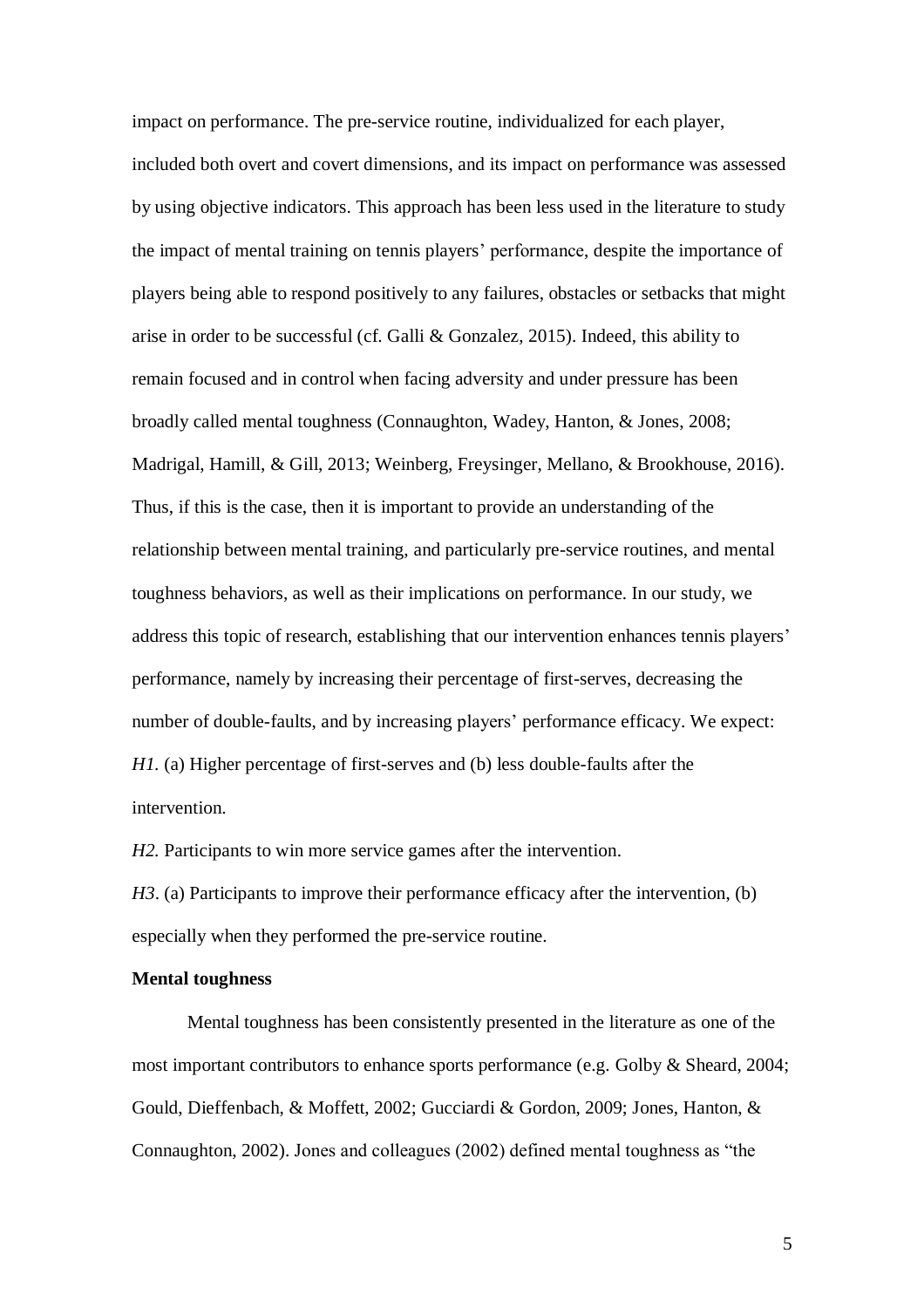natural or developed psychological edge that enables you to generally cope better than your opponents with the many demands that sport places on a performer. Specifically, be more consistent and better than your opponents in remaining determined, focused, confident, and in control under pressure" (p. 209).

This definition is consistent with the idea that mental toughness encompasses a set of attributions, namely self-confidence, visualization and imagery control, positive energy, motivation, attitude control, negative energy control (e.g., being able to cope with anger and frustration), and attention control (focus) (Loehr, 1986; cf. also Holland, Woodcock, Cumming, & Duda, 2010). The precise composition of mental toughness is still debatable; however, for the purpose of this study, mental toughness, due to the variation of its properties over time and across situations, has been defined as a statelike psychological resource that helps athletes to display and maintain goal-directed behavior despite of adversities (Bell, Hardy, & Beattie, 2013; Ponnusamy, Lines, Zhang, & Gucciardi, 2018). Recent research has provided evidence that supports the idea that mental toughness is positively associated with an increase in high performance (e.g., Mahoney, Gucciardi, Ntoumanis, & Mallett, 2014; cf. Cowden, 2017 for a review).

Ponnusamy and colleagues (2018) have recently conducted a study with 285 elite athletes and concluded that a higher use of psychological skills and techniques was associated with higher levels of mental toughness. In tennis, mental toughness is particularly important, as players face several stages during competition that require sustained determination and concentration (Cowden, Fuller, & Anshel, 2014), remaining positive when facing failure and setbacks (Galli & Gonzalez, 2015).

The debate regarding mental toughness definition has, consequently, translated to difficulties in how to measure this concept. In this research, we aim to take a step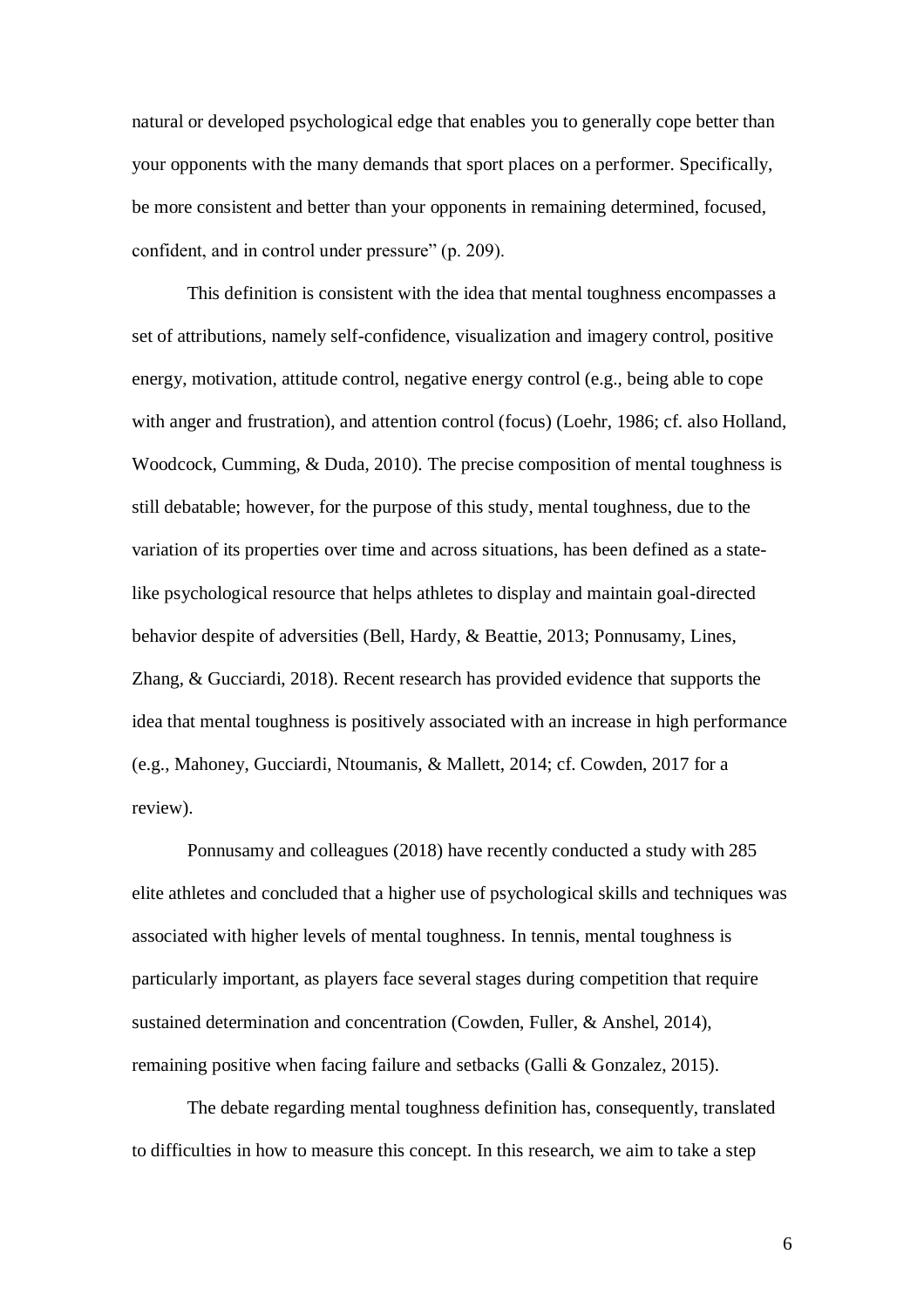further into this discussion by taking a different approach and using observed behavior to measure mental toughness. Besides helping to deal with the different biases associated with self-reported instruments (cf. Hardy, Bell, & Beattie, 2014), behavioral measures for both mental toughness and performance may help researchers to disentangle the process of being mentally tough from its antecedents and outcomes (f. Hardy et al., 2014).

Gucciardi and colleagues (2015) argued that "the consistent demonstration of salient behaviors across various situations or time points" (p. 68) is one way of operationalizing the reputation of one being mentally tough. They conducted a study in which tennis coaches and players were asked to generate mentally tough behaviors. Their results showed that working hard no matter which setbacks are encountered, perform the best of their ability no matter how the athlete is feeling, refusing to give up when things get tough, fighting for every point and being a good decision-maker were some of behaviors indicated by coaches and players that reflect mental toughness (cf. Gucciardi et al., 2015). Considering the impact of pre-performance routines on helping players to remain positive and deal positively with errors, we argue that these routines will help tennis players to maintain their focus on task-relevant cues and, therefore, facilitate a state of mental toughness which, in turn, leads to a better performance. Thus, we expect:

*H4.* Pre-service routines and error management to be good indicators of mental toughness and, in turn, mental toughness to predict players' performance (first-serve and double-faults' percentages, as well as their performance efficacy).

To the best of our knowledge, this is the first time that these specific relationships are tested using behavioral measures, even though mental training and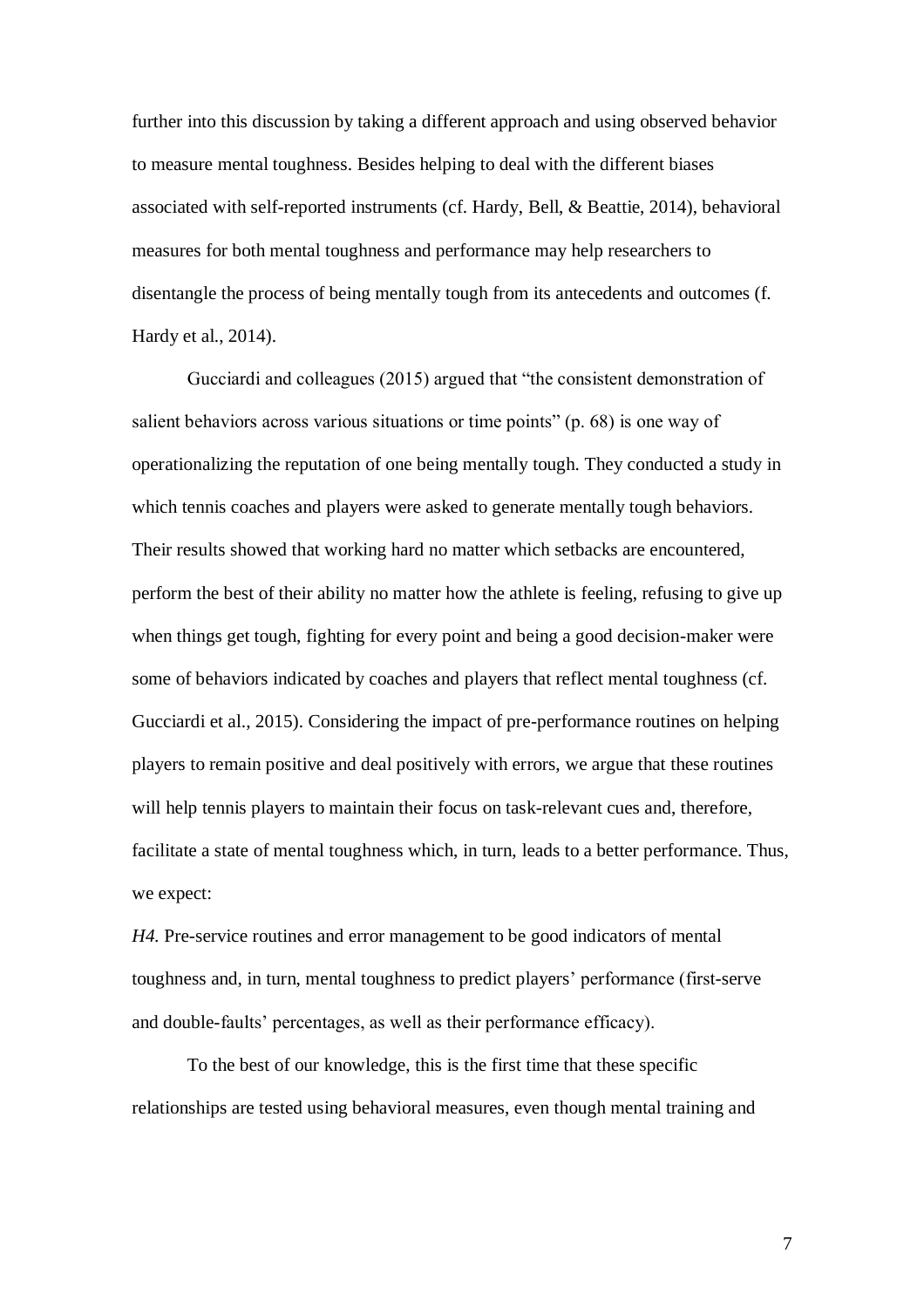mental toughness represent major topics of sports psychology literature (Jones et al., 2002; Weinberg & Gould, 2015).

#### **Method**

#### **Participants**

The study included 11 tennis players (10 males, 1 female) aged (at the performance baseline stage) between 11 and 14 years-old ( $M = 12.09$ ,  $SD = 1.22$ ). Athletes were amateur players starting to compete in their age-group (U12 and U14) national competitions. Their tennis experience was ranged between 3 and 8 years (*M* =  $4.91, SD = 1.70$ .

## **Procedure & Design of the Study**

A local tennis club was approached and agreed to participate in the study. A group of young players was selected to receive the intervention program based on their availability, at least three years of experience, and engage in competitive tournaments. Once informed consent from both players and parents was obtained, data was collected for posterior comparison. The procedure involved two stages: Performance baseline and Intervention phases.

**Performance baseline.** Prior to the intervention, 39 service-games were recorded. The percentage of first-serves, double-faults, and efficacy was measured. Their performance (won *vs* lost) was also registered. After measuring their baseline scores, all players received the intervention.

**Intervention.** It was a cognitive-behavioral intervention (cf. D'Zurilla, 1988; Gomes, 2010) designed to increase players' adherence to a pre-service mental and behavioral routine. During ten 1-2 hour sessions (on or off court, depending if the cognitive or the behavioral components were the focus of the session), the aim was to develop a systematic behavioral and cognitive preparation prior to serve, with one of the researchers working closely with the players to individualize and automatize the mental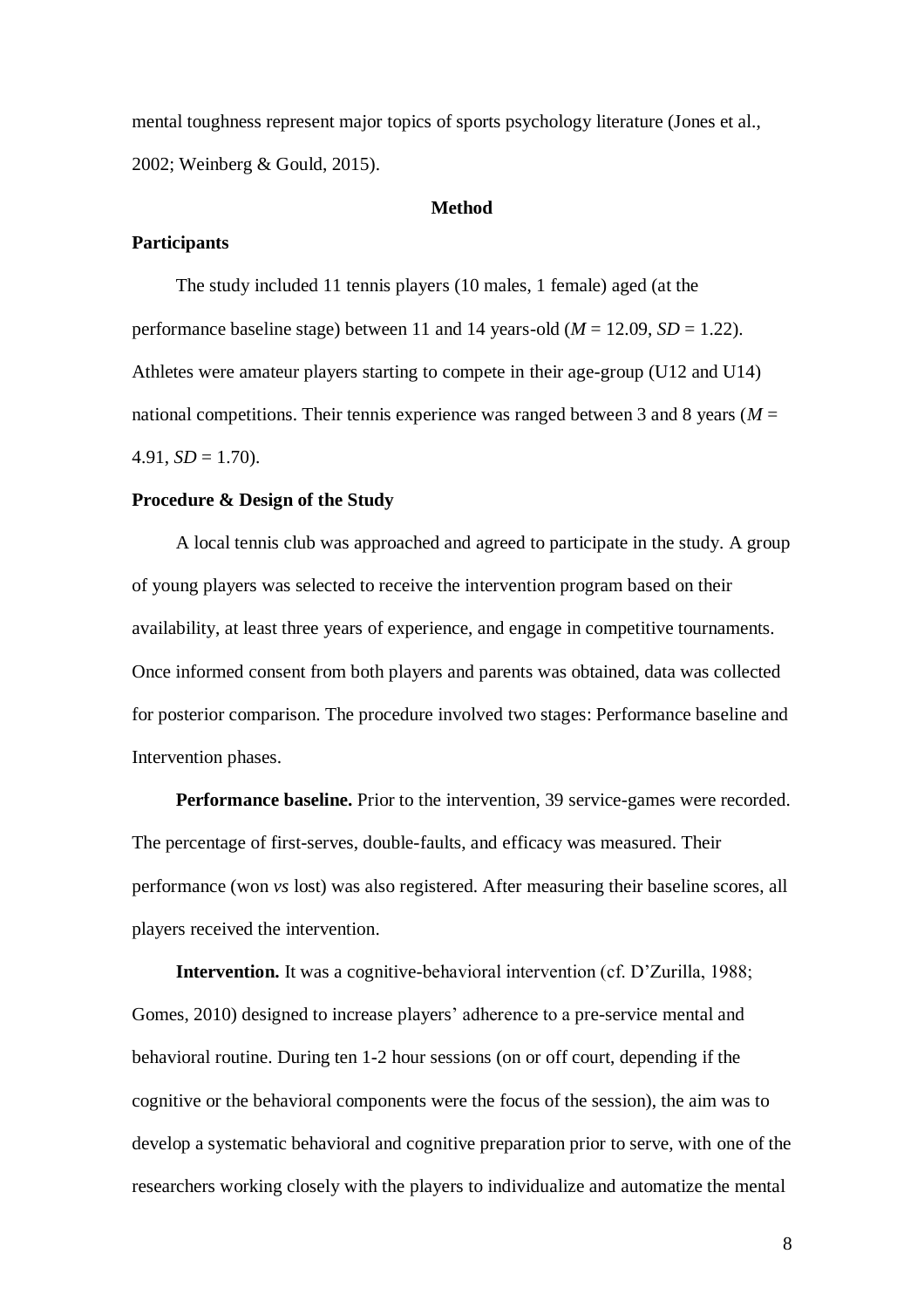and behavioral routine. The cognitive and behavioral dimensions were practiced simultaneously. The cognitive component of the routine was introduced at the early stage of the intervention, in which players were instructed and taught to analyze the game, make a strong decision about the type and direction of serve, to commit with that decision, and to have a positive self-talk before the point (cf. Cotterill, Sanders, & Collins, 2010 for more information on pre-performance routine development). The players were also instructed to restart the routine every time distractions occurred during the routine<sup>1</sup>. The behavioral component consisted on teaching players the importance and how to assess good posture, positive body language, and physical regulation (through breathing exercises). During training sessions, and when necessary, corrections on athlete's posture, body language, and physical regulation were made to allow them to consistently perform the pre-service routine.

After the intervention, 45 service-games were analyzed, and the indicators registered in the baseline phase were compared. The same indicators were also analyzed considering if players performed or not the routine. Therefore, a total of 84 service games (39 before the intervention; 45 after the intervention) were observed and coded during practice-matches.

#### **Measures**

l

Performance. Using a coding sheet<sup>2</sup>, each observation (service game) was coded on the following parameters: (1) *first-serve* (number of valid first-serves performed); (2) *double-faults* (number of double-faults); (3) *performance efficacy* (number of points won in the service game); (4) *success* (if the athlete won *vs* lost the service-game).

 $1$  The routines were developed by both authors, but only the first author worked directly with the athletes to individualize and practice the routine, in order to ensure consistency.

<sup>2</sup> Coding sheet available on request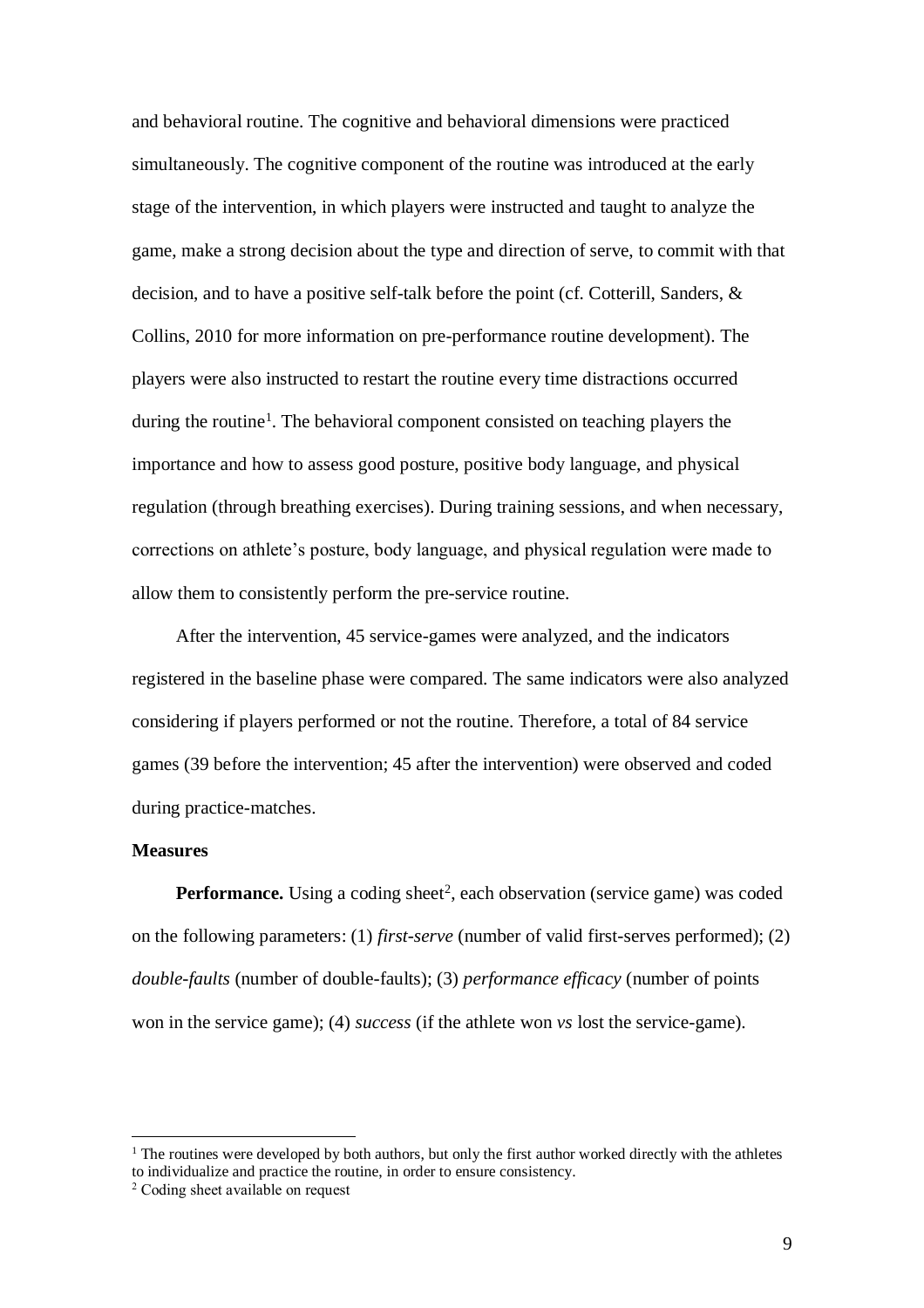Because, in tennis, each service game is composed by a flexible number of points, the first three scores mentioned above were transformed into percentages.

**Mental toughness.** Mental toughness was assessed by observing players' behavior during and between points – this was done by the first author of the paper, who has previous experience as a tennis player. Specifically, two indicators were used: (1) the observed routines (number of times the routine was visibly performed divided by the number of points –percentage of observed routines), particularly we looked at the posture, body language prior to the serve, and physical regulation; and (2) error management (number of times players displayed negative body language after an error divided by the number of points in which an error occurred – percentage of error management), we looked for behaviors that indicated a negative reaction to the error, such as head pointed down, slumped shoulders, cursing. Therefore, we expected mental toughness to be reflected on higher percentage of routine and lower percentage of (negative) error management.

### **Results**

#### **Data analysis approach**

In order to assess if the sample followed a normal distribution, skewness and kurtosis for all variables were assessed. Once no variable presented a skewness higher than  $|3|$  (0.03 > *s* < 2.54) nor a kurtosis higher than  $|10|$  (0.09 > *k* < 6.31), it was assumed that no severe deviations from a normal distribution were present in the sample and, therefore, parametric tests could be performed (cf. Kline, 2005). Means, standard deviations, and correlations for each dependent variable are displayed in Table 1.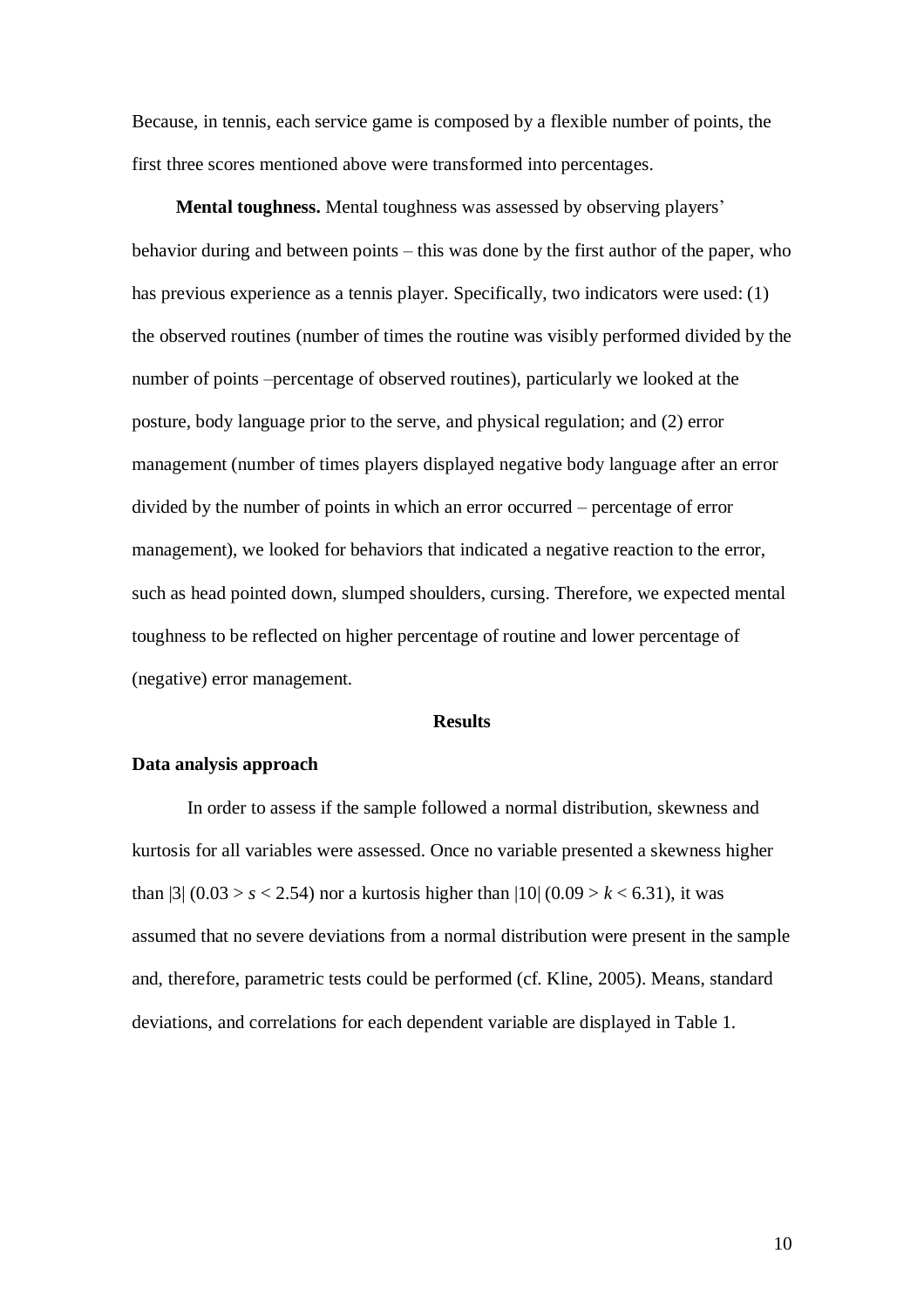#### Table 1.

l

*Means (standard deviations) and correlation Matrix for all measures.*

|                             |              |              |                  | 4.           | 5.         |
|-----------------------------|--------------|--------------|------------------|--------------|------------|
| 1. First-serve $(\%)$       | 46.24(19.88) |              |                  |              |            |
| 2. Double-faults (%)        | $-.511***$   | 16.59(18.19) |                  |              |            |
| 3. Performance efficacy (%) | $.272*$      | $-0.469***$  | 42.71(25.31)     |              |            |
| 4. Pre-service routine (%)  | $.335*$      | $-.379**$    | $.278^{\dagger}$ | 72.03(27.91) |            |
| Mental toughness            | $.291*$      | $-.431**$    | $.446**$         | $.675***$    | 2.93(1.23) |

 $N = 84$  ( $N = 45$  for pre-service routine and mental toughness)

 $\uparrow p = .064$ ,  $\uparrow p < .05$ ,  $\uparrow \uparrow p < .01$ ,  $\uparrow \uparrow \uparrow p < .001$ 

Two different types of comparisons were conducted: (1) to evaluate the efficacy of the intervention's program, 84 service games performed before  $(n = 39)$  or after  $(n = 10)$ 45) were compared using independent-sample t-tests<sup>3</sup> (hypotheses 1a, 1b, and 3a). In order to ensure that the data is fully comparable, the data presented in this section refers to players' performance during training sessions; (2) to evaluate the impact of the mental routines on athlete's performance, the service games after the intervention were analyzed, comparing athlete's efficacy when performing (*vs* not performing) the mental routines within each service game. Paired-sample t-tests were used (hypotheses 1a and 3b).

To test the idea that mental toughness (assessed by players' performance of mental routines and by their ability to positively manage errors) have a positive impact on the different performance indicators, we tested model below using AMOS software (cf. Figure 1; H4). The model fit to the data was evaluated by using the chi-square statistic  $(\chi^2)$ , the confirmatory fit index (CFI), and the root-mean-square error of

<sup>3</sup> The number of service-games per participant per condition (before *vs* after) did not significantly differ,  $\gamma$ 2(10, *N* = 84) = 14.28, *p* = .161.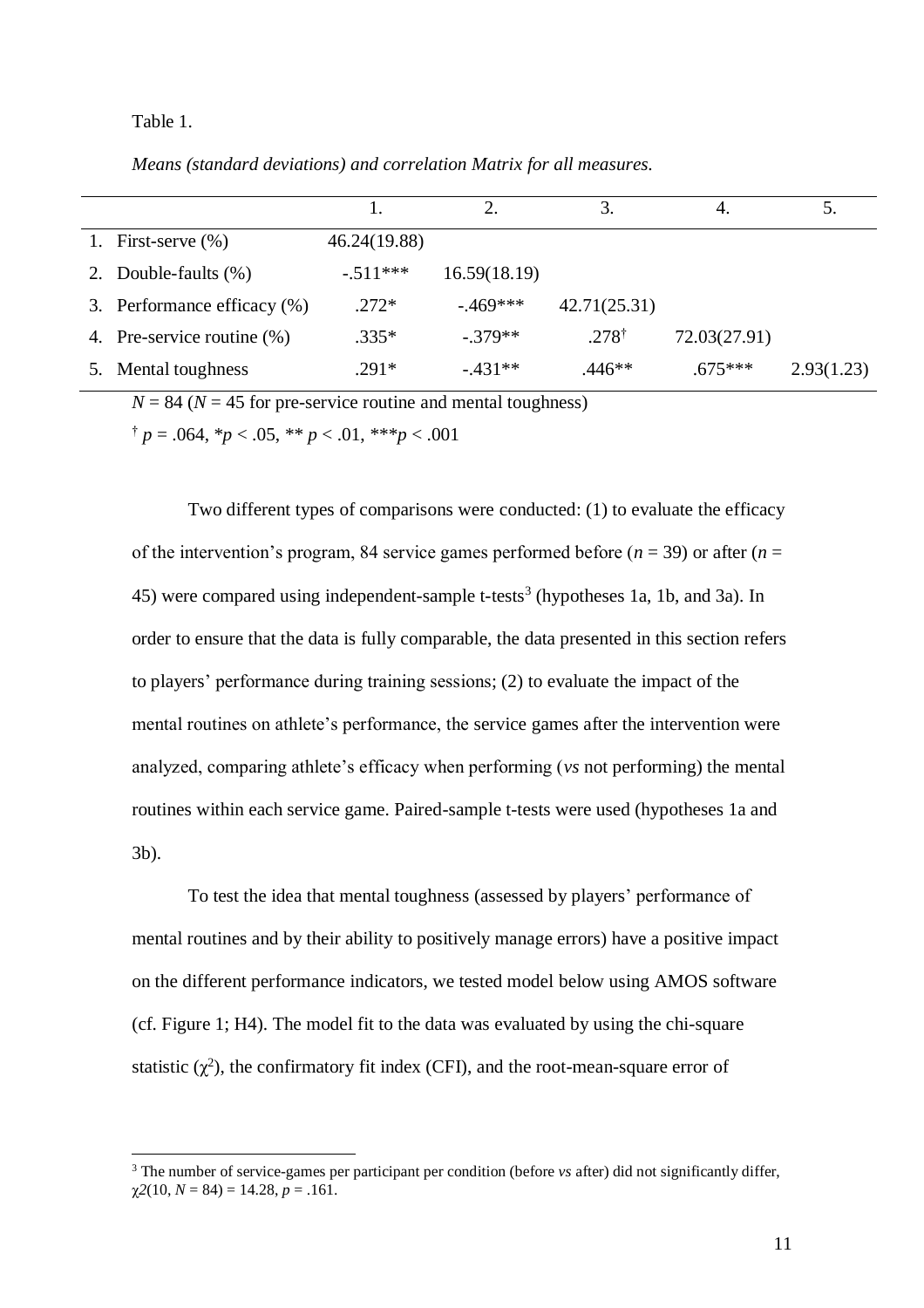approximation (RMSEA). A good fit is reflected by CFI values greater than .95 and RMSEA values inferior to .06 (cf. Hu & Bentler, 1999).



*Figure 1.* Structural model for the relationship between mental toughness and performance indicators (first-serve, double-faults, and performance efficacy). The circles represent factors (latent variables), and rectangles represent indicators (observed variables), whilst the arrows represent direct paths and the *e* represents the measurement errors.

## **First-serve percentage**

Athlete's percentage of first-serves did not significantly differ between preintervention ( $M = 44.84$ ,  $SD = 21.52$ ) and post-intervention ( $M = 47.45$ ,  $SD = 18.50$ ), *t*  $(82) = -0.60$ ,  $p = .552$ . Comparing to the overall first-serve performance, performing the routine ( $M = 51.49$ ,  $SD = 25.83$ ) did not significantly increase their overall percentage of first-serves ( $M = 47.39$ ,  $SD = 18.71$ ),  $t(43) = 1.51$ ,  $p = .138$ . Although the results seem to go in the proposed direction, this is not consistent with our hypothesis (H1a). However, their percentage of first-serves was significantly higher when comparing if the routine was performed  $(M = 79.52, SD = 33.31)$  versus not performed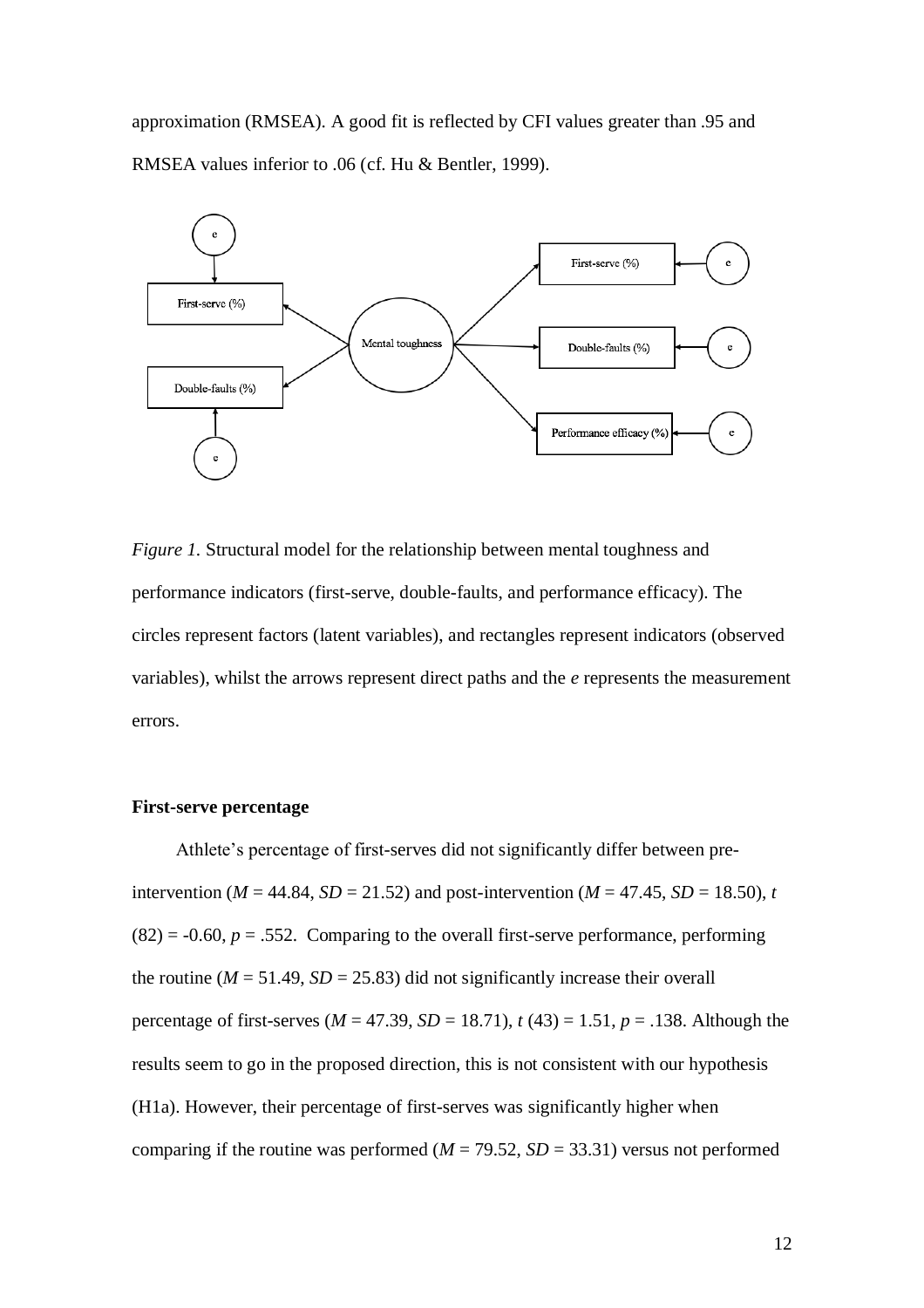$(M = 20.48, SD = 33.31), t(43) = 5.88, p < .001, g = 1.74$ . Thus, H<sub>1</sub>a was partially supported.

#### **Double-faults percentage**

Athlete's performed significantly less double-faults after the intervention  $(M =$ 11.98, *SD* = 13.75) than before (*M* = 21.91, *SD* = 21.20),  $t$  (82) = 2.50,  $p = .015$ ,  $g =$ 0.56. Therefore, H1b was supported.

## **Success**

Players' win-loss score on service games was 8-24 before the intervention, and 25-20 after the intervention. A Chi-square analysis on the amount of service games won/lost before and after the intervention revealed that players win significantly more service games in the post-intervention,  $\chi^2(1, N = 77) = 7.13$ ,  $p = .008$ . Thus, H2 was supported.

## **Performance efficacy**

Players won more points in their service games after the intervention ( $M = 47.72$ , *SD* = 24.61) than before (*M* = 36.92, *SD* = 25.16),  $t$  (82) = 1.99,  $p = .050$ ,  $g = 0.43$ ; therefore, H3a was supported. When comparing their efficacy after the intervention, they also won more points when they performed the routine  $(M = 40.20, SD = 24.56)$ when compared to when they did not perform it  $(M = 7.53, SD = 15.13)$ ,  $t(44) = 6.74$ , *p*  $\epsilon$ .001,  $g = 0.46$ . Thus, H3b was supported.

#### **Model**

The proposed model presents a great fit to the data,  $\chi^2(5, n = 44) = 2.16$ ,  $p =$  $.827$ ; CFI = 1.00, RMSEA = .001, *p* (RMSEA  $\leq .05$ ) = .857, 90% IC [0.000, 0.126];  $AIC = 22.16$ ,  $BCC = 25.40$ ,  $MECVI = 0.591$ . The model explains 29% of variance of players' first-serve percentage, 64% of double-faults percentage, and 37% of their performance efficacy. Supporting our hypothesis (cf. Table 2), players' mental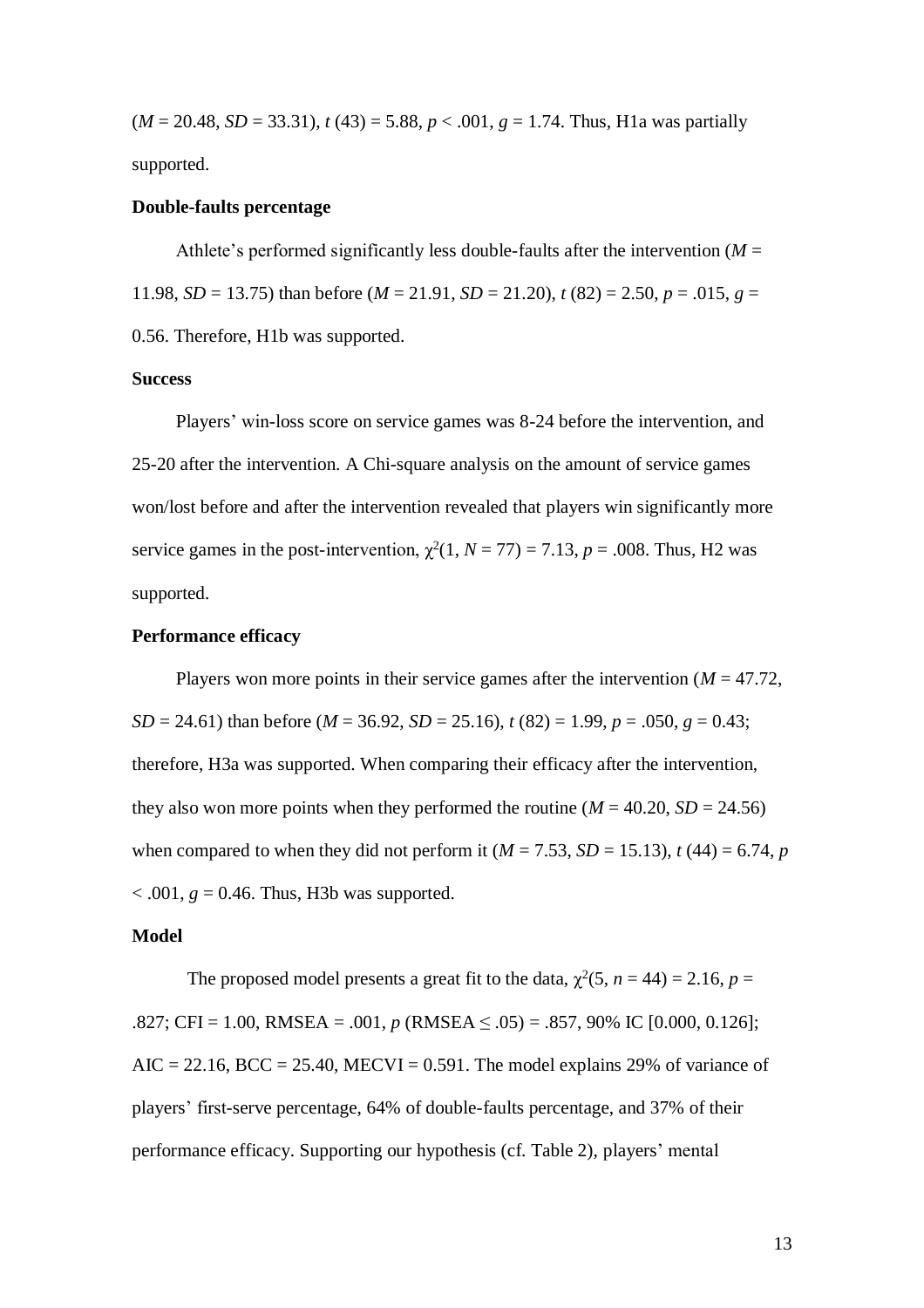toughness was predicted by performance of pre-service routines and by less negative reactions to errors (error management). In turn, the stronger their mental toughness, the higher their first-serve percentage and their performance efficacy, and the lower their double-faults percentage.

Table 2. Parameters' estimates for the proposed model.

|                                                   | B        | SЕ   | $\boldsymbol{p}$ | b        |
|---------------------------------------------------|----------|------|------------------|----------|
| Observed routines $(\%)>$ Mental toughness        | 14.06    | 4.60 | .002             | .504     |
| Error management $(\%)$ -> Mental toughness       | $-13.90$ | 6.33 | .028             | $-371$   |
| Mental toughness $\rightarrow$ First-serve $(\%)$ | 10.01    | 3.03 | < .001           | .541     |
| Mental toughness $\rightarrow$ Double-faults (%)  | $-10.88$ | 2.21 | < .001           | $-0.799$ |
| Mental toughness ->Performance efficacy (%)       | 14.15    | 3.78 | < .001           | .608     |

### **Discussion**

In the present work, we conducted a psychological intervention with young tennis players focused on pre-service routines, expecting it to enhance players' performance. Particularly, we expected pre-service routines and players' ability to positively manage errors to be good indicators of mentally tough behaviors and, in turn, to predict a more positive performance.

Indeed, literature has reinforced this idea by showing that, alongside with physical conditioning, tactical and technical training, the development of mental skills oriented to encourage a more effective performance in competition has been used by tennis players (Gonzalez-Diaz, Gossner, & Rogers 2012). Thus, the positive impact of preperformance routines has been suggested to satisfy a number of different roles, such as prescribing attentional focus and helping players to concentrate their thoughts on taskrelevant cues, reducing the impact of distractions and overcoming negative thoughts, and perform better under pressure (Boutcher, 1992; Boutcher & Crews, 1987; Czech, et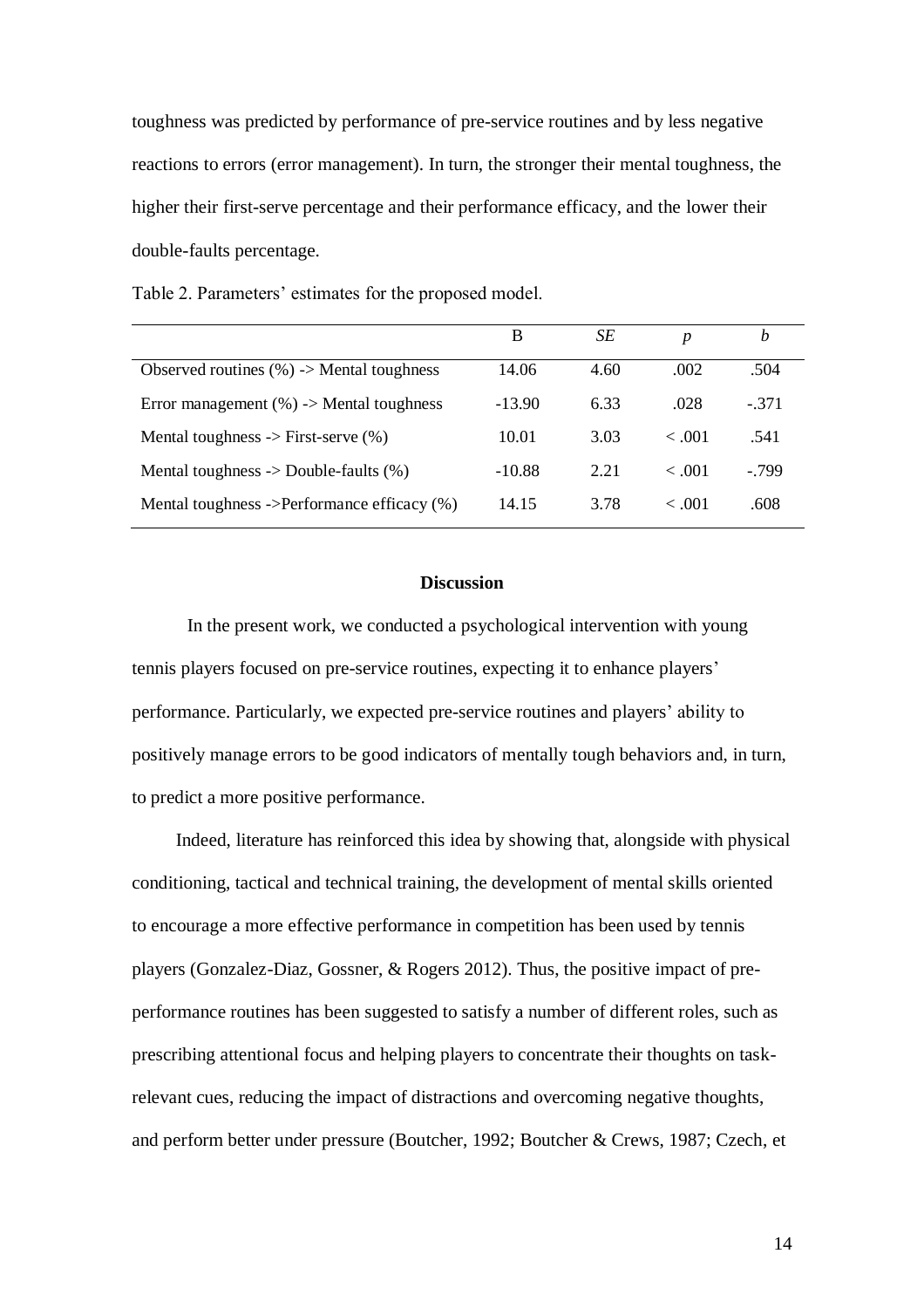al., 2004; Foster, Weigand, & Baines, 2006; Lautenbach et al, 2015; Mesagno, Marchant, & Morris, 2008).

Overall, the results of our study are consistent with previous literature showing that the implementation of pre-service routines was effective in enhancing athletes' performance (cf. Cotterill, 2010 for a review). As advocated by Cotterill (2008), the intervention approach was individualized for each athlete, as we used their practices to correct them and adapt different aspects of the routine (e.g. self-talk) to meet their specific needs. The intervention was particularly helpful in reducing the percentage of double-faults, and in improving players' performance efficacy (winning more points). The results also provide some preliminary data suggesting that mental toughness, predicted by players' ability to remain focused and positive, plays a very important role in predicting players' performance.

Regarding the first-serve percentage, the results showed an increase after the intervention, but this was not significant. This result is somewhat inconsistent with Moore (1986), and Daw and Burton (1994), in which tennis players slightly improved their first-serve percentage. However, their efficacy on first-serve was significantly higher when they performed the routine (comparing to when they did not), which suggests that players' first-serve efficacy is more related to their ability of remaining focused and concentrated before the shot.

Compared to a first-serve (after which the player still has another chance to put the ball into the service box), the second serve increases pressure, as the tennis player automatically loses the point in case of a fault (Lautenbach et al., 2015). Our results showed that the young players performed less double-faults after the intervention, which may suggest that pre-service routines were effective in helping the players to cope with the pressure of a second-serve. However, double-faults do not necessarily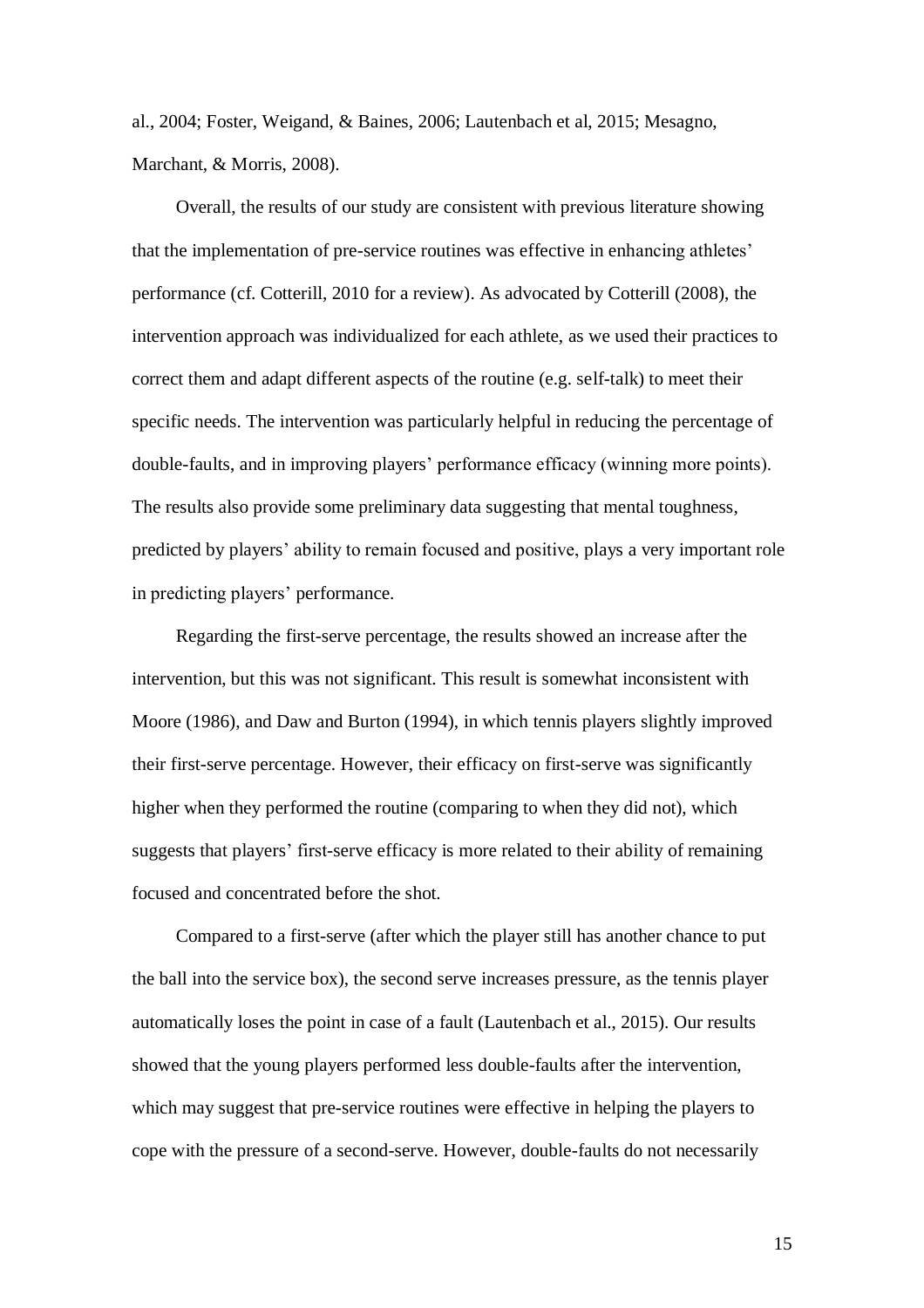occur due to anxiety resulting from a pressure situation. Thus, an alternative explanation might be that when performing the second-serve, the players re-evaluated the error made in the first-serve, and the routines helped them to keep their attention into the task-relevant information and, therefore, fail less. This explanation is consistent with one of the case studies presented by Daw and Burton (1994), in which the tennis player received a psychological skills training focused on mental routines (to help the player to improve relaxation and attention focus) aiming to reduce the double-fault percentage, and proved effective.

More interestingly, our research proposed that pre-service routine and error management are good behavioral indicators of mentally tough behavior and predict several performance indicators, including first-serve and double-fault percentages, as well as the overall performance efficacy. Our research provides a novel insight regarding the role of mental toughness, extending previous findings (cf. Cowden, 2017 for a review) by looking at mentally tough behavior and objective measures of performance. This is a different approach from what has been overall taken to study this phenomenon, and is particularly important to overcome social desirability and selfpresentation biases (Hardy et al., 2014). Mental toughness is of great importance for tennis players, as they face several failures (errors) in a match, during which are required to sustain their determination and concentration (cf. Cowden et al., 2014; Galli & Gonzalez, 2015). Therefore, we argued that that being able to positively manage errors (that will necessarily arise during a tennis match) and stay positive when facing adversity is one way of reflecting mental toughness. This approach to measure mental toughness in tennis considers the complex dynamic of a tennis match, and the overall results supported this idea. One explanation may be that pre-service routines are key to close-skills (such as serve), impacting on its efficacy, and dealing positively with errors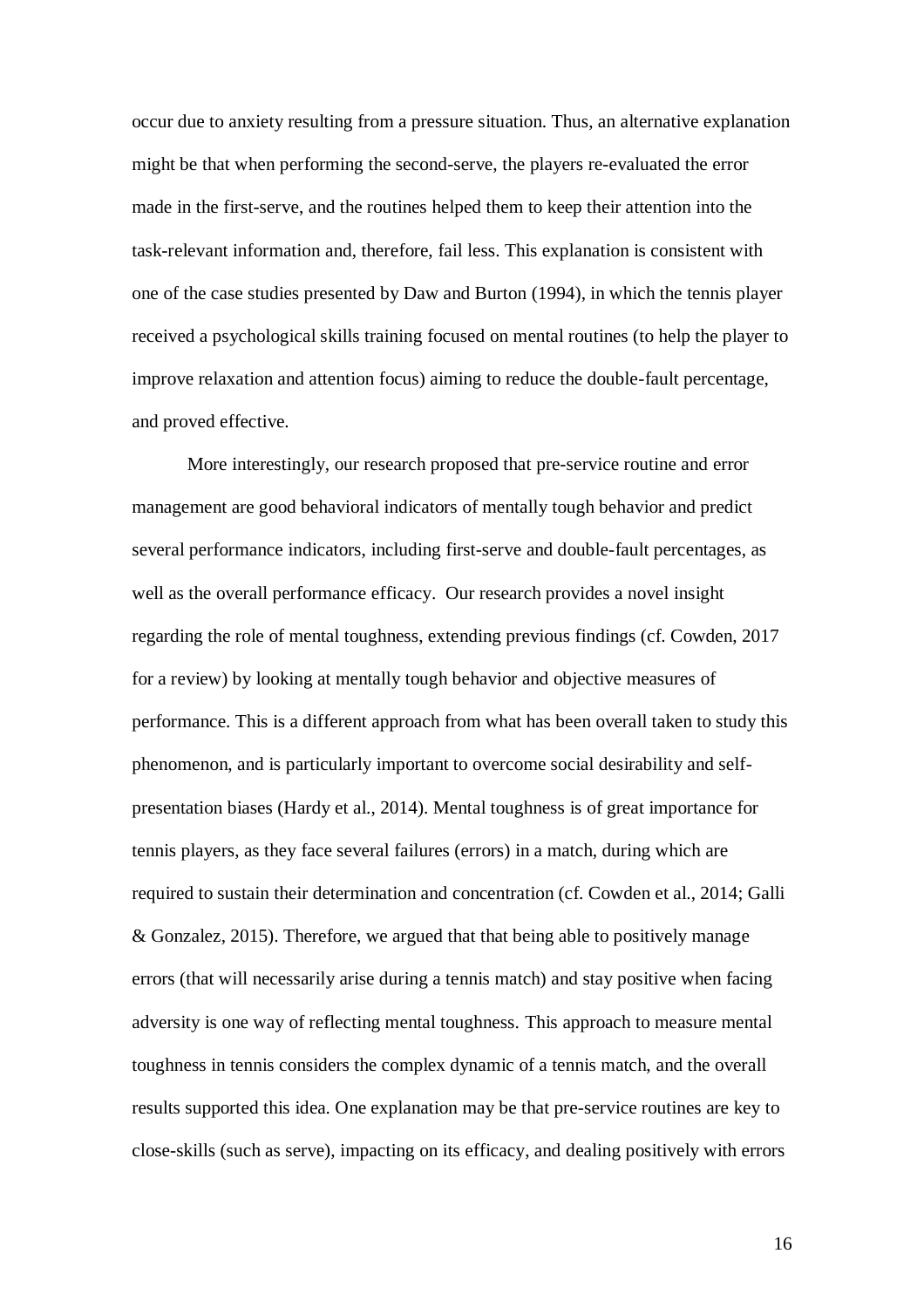also reinforces mental toughness, which comes into play when looking at the sequence of points and considering tennis as an open-skill sport. In this sense, the player's ability to remain consistently positive, focused and able to deal with aspects that may not depend directly on him/her, may play a key role. Future research is necessary to further support these conclusions, and to solve some of the limitations that this study encompasses.

One of the main limitations is the small sample size  $(n = 11)$ , which limits the analyses that can be conducted. However, the unit of observation (athlete's service games) was much bigger ( $n = 45$ ;  $n = 84$ ). Nevertheless, a replication of the study with a bigger sample size and power will allow other statistical analyses to be conducted and strengthen the conclusions of the present research (cf. Schweizer & Furley, 2016). Conversely, it would also have been important to use some sort of social validation from participants so we could have a deeper insight on which purposes they used the routine for. Another limitation related to the design of the research is the absence of a control group. A control group would help establishing the impact of the intervention on performance (e.g. first-serve percentage, performance efficacy), but would not impact on the core content of the present research, as we assessed the impact of performing the routine (*vs.* not performing) within the same service game, and this analysis would not be possible to conduct with the control group as they would not perform the routine.

Previous literature has found that other individual differences play a role in the magnitude of the impact of pre-performed routines, such as personality, coping resources, commitment to the program, and self-confidence (e.g. Cotterill, 2010; Cotterill et al., 2010; Daw & Burton, 1994). These characteristics were not controlled for in our study, and their role on mental toughness would be particularly important to assess. Although we have looked at the complex dynamic of a tennis match, other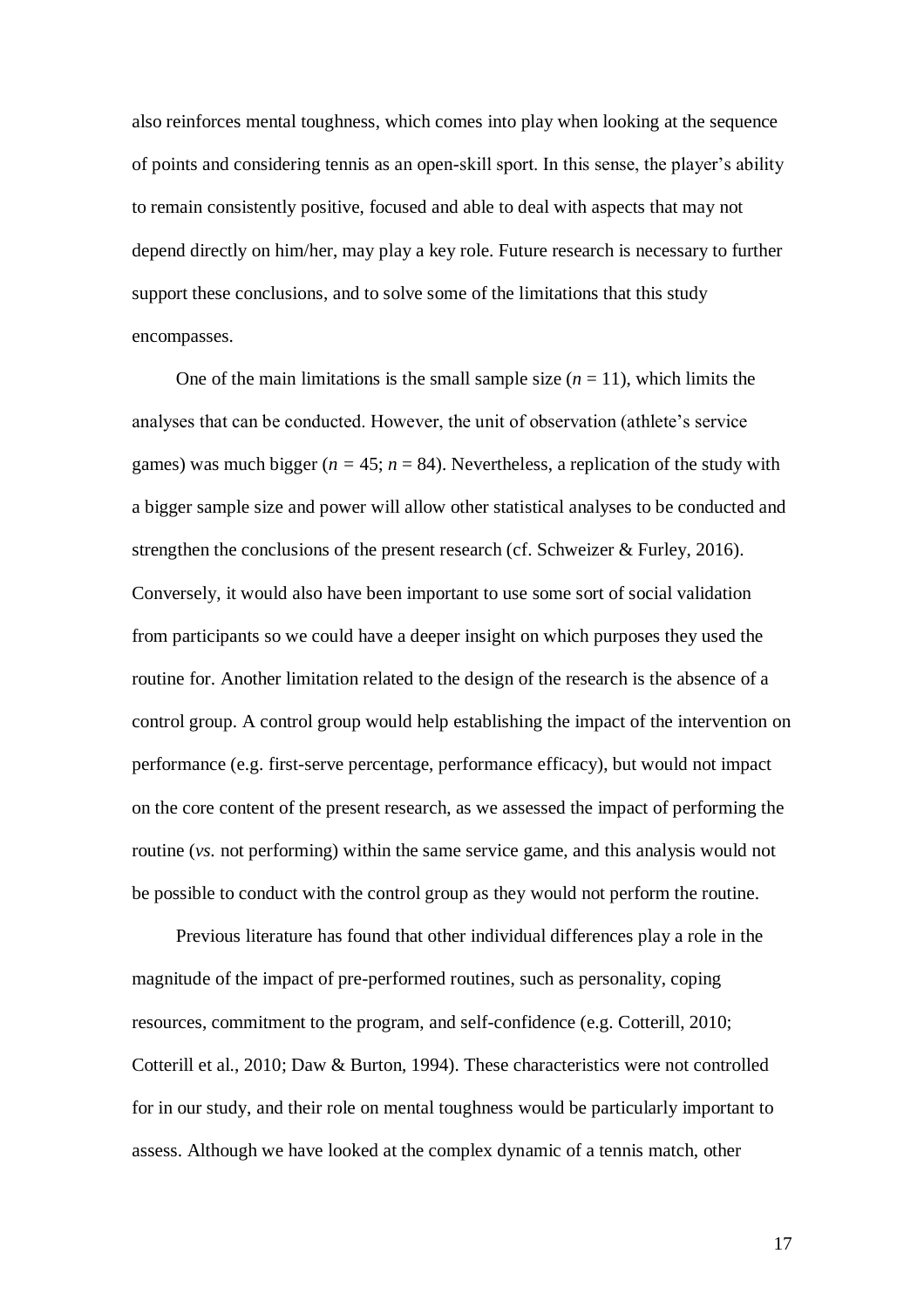important variables should also be taken into account in future research, particularly the game, set and match result, as well as the temporal consistency of the routine which has been shown to improve with mental training (e.g., Moore, 1986).

Regardless of the importance of using behavioral measures to assess mental toughness, which is key to demonstrate the novelty of this study, the use of these measures is in itself a challenge, as they are more difficult to code, and some measures of performance might be confounded with talent and ability to perform (cf. Hardy et al., 2014). Moreover, and although most scholars seem to agree that it refers to a multidimensional construct that encompasses attributes such as self-efficacy, passion, hope, optimism, perseverance for long-term goals, and self-regulation (Gucciardi, Jackson, Hanton, & Reid, 2015), mental toughness has not been consistently operationalized in the literature. Indeed, there is still a heated debate about whether it is a trait or a disposition and how it may differ from other concepts such as hardiness and ability to cope with adversity (e.g., Anderson, 2011; Gucciardi & Gordon, 2011; Gucciardi, Gordon, & Dimmock, 2009; Gucciardi, Hanton, Gordon, Mallett, & Temby, 2015; Hardy et al., 2014; Ponnusamy et al., 2018; Weinberg, Butt, Mellano, & Harmison, 2017), which made this task particularly difficult. In order to keep it as objective as possible (or at least, as least subjective as possible), we translated mental toughness into observable behaviors (e.g. body language).

We also considered the whole point instead of focusing solely on serve performance, offering a wider picture of the impact of mental toughness, and taking into account the complexity of tennis, as the previous point affects the players' mental state to face the following ones. Future research addressing covert aspects (as players' inner thoughts) is particularly important. Moreover, previous research found differences in mental toughness between elite and college athletes (cf. Madrigal et al, 2013) –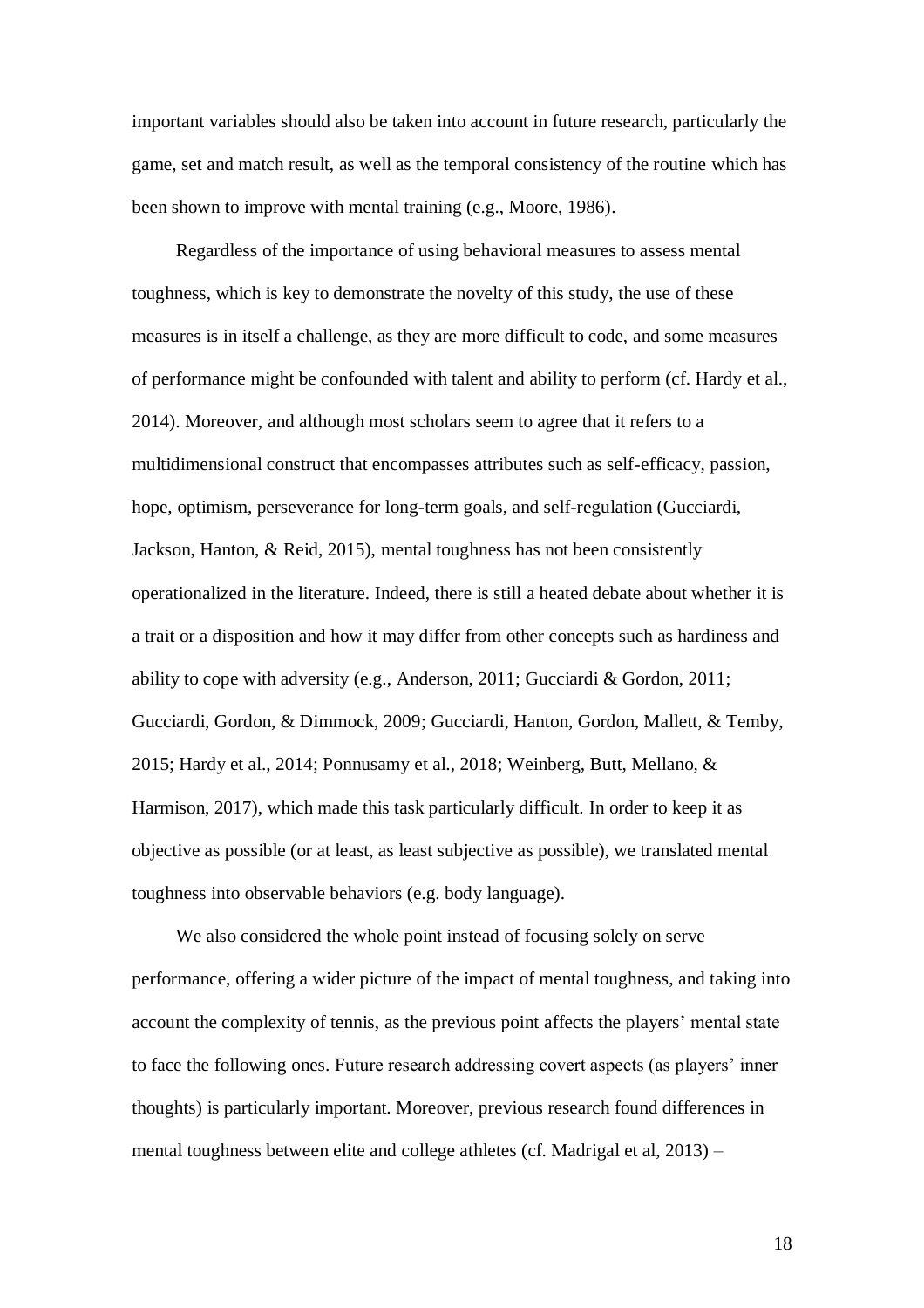therefore, comparing the results between junior athletes and professionals would also provide an insight on the phenomenon.

In order to ensure the comparability of conditions, the present study only looked at matches occurring during practice. Considering that athletes tend to use specific mental strategies more frequently in competition than practice (cf. Hall, Rodgers, & Barr, 1990; Jackson & Baker, 2001), a logical next step would be assessing if mental toughness plays the same role (and in the same magnitude) in predicting performance both practice and competition situations.

In sum, recent literature has shown a relationship between mental toughness and psychological interventions to develop mental skills such as pre-performance routines, concentration, imagery and self-talk (e.g. Gucciardi, Jackson, Hanton, & Reid, 2015; Mathers, 2016). Although a wide range of methods has been used, little research has focused on objective performance measures, and little is known about the impact of mental toughness on young tennis players' performance. Regardless the barriers in using this kind of approach, our research took a closer look to a number of performance indicators before and after players received mental training and learnt how to perform pre-service routines. The results showed a positive impact on players' performance, with pre-service routines helping them to remain focused and able to positively manage errors/ adversity, enhancing their mental toughness.

From an applied point of view, the results suggest that observed mentally tough behaviors can be a more important predictor of performance, and that interventions focused on increasing mentally tough behaviors might have a direct implication on performance. Therefore, our research highlights the need of developing mental training programs specifically focused on mental toughness behaviors. Conversely, it also reinforces the idea that individual skills, such as mental toughness, can be improved by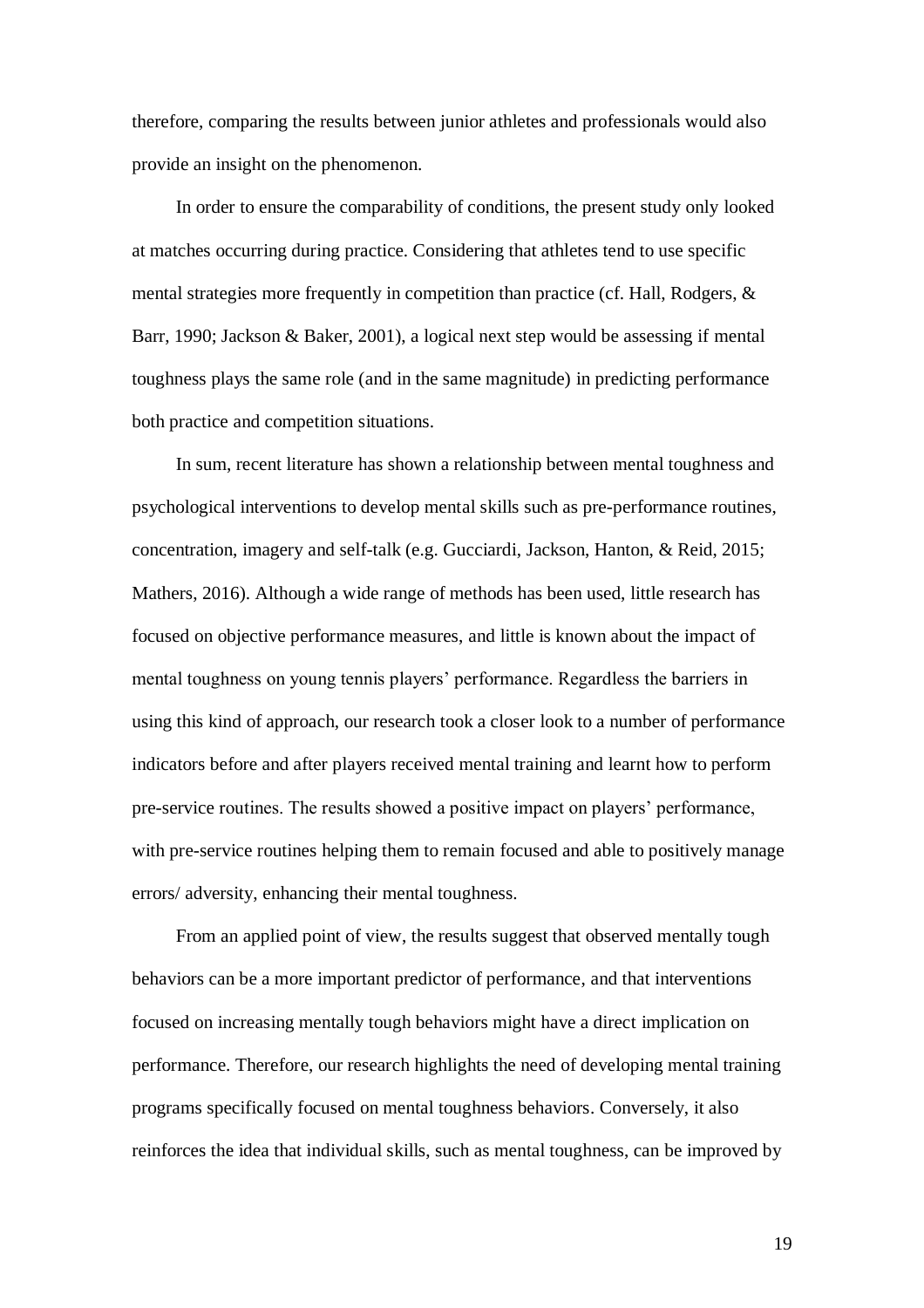individualized mental training which, in turn, supports the need of sport psychologists focusing their efforts on developing mental training programs that improve performance-related skills on tennis players.

## **References**

- Anderson, M. B. (2011). Who's mental, who's tough, and who's both? Mutton constructs dressed up as lamb. In D. F. Gucciardi & S. Gordon (Eds.), *Mental toughness in sport: Developments in theory and research (pp. 50–80). Oxford:* Routledge
- Bar-Eli, M., & Blumenstein, B. (2005). Performance enhancement in swimming: The effect of mental training with biofeedback. *Journal of Science and Medicine in Sport, 7*(4), 454-464. doi: 10.1016/S1440-2440(04)80264-0
- Bell, J. J., Hardy, L., & Beattie, S. (2013). Enhancing mental toughness and performance under pressure in elite young cricketers: A 2-year longitudinal intervention. *Sport, Exercise, and Performance Psychology, 2*(4), 281-297. doi: 10.1037/a0033129
- Boutcher, S. J., & Crews, D. J. (1987). The effect of preshot attentional routine on a well-learned skill. *International Journal of Sport Psychology, 18,* 30-39
- Boutcher, S.H. (1992). Attention and athletic performance: An integrated approach. In T.S. Horn (Ed.), *Advances in sport psychology* (pp. 251 266). Champaign, IL: Human Kinetics
- Burton, D., Pickering, M., Weinberg, R., Yukelson, D., & Weigand, D. (2010). The competitive goal effectiveness paradox revisited: Examining the goal practices of prospective Olympic athletes. *Journal of Applied Sport Psychology, 22*, 72-86. DOI: 10.1080/10413200903403232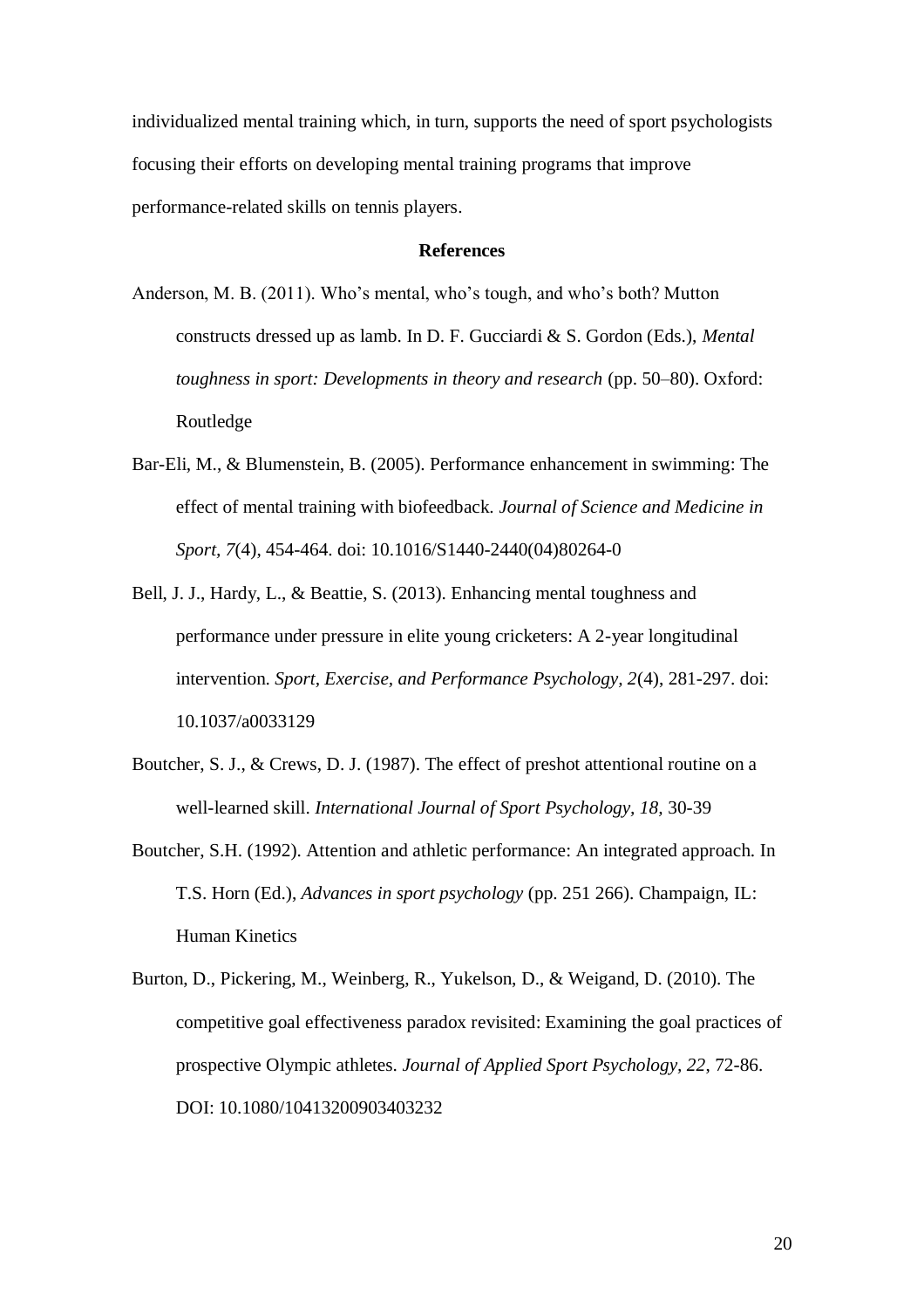- Cohn, P. J., Rotella, R. J., and Lloyd, J. W. (1990). Effects of a cognitive-behavioral intervention on the preshot routine and performance in golf. *The Sport Psychologist, 4*, 33-47. DOI: 10.1123/tsp.4.1.33
- Connaughton, D., Wadey, R., Hanton, S., & Jones, G. (2008). The development and maintenance of mental toughness: Perceptions of elite performers. *Journal of Sports Sciences, 26*, 83-95. DOI: 10.1080/02640410701310958
- Cotterill, S. (2008). Developing effective pre-performance routines in golf. *Sport & Exercise Psychology Review, 4*(2), 10-16
- Cotterill, S. (2010). Pre-performance routines in sport: current understanding and future directions. *International Review of Sport and Exercise Psychology, 3*(2), 132-153. DOI: 10.1080/1750984X.2010.488269
- Cotterill, S., Sanders, R., & Collins, D. (2010). Developing effective pre-performance routines in golf: Why don't we ask the golfer? *Journal of Applied Sport Psychology, 22*, 51-64. DOI: 0.1080/10413200903403216
- Cowden, R. C. (2017). Mental toughness and success in sport: a review and prospect. *Open Sports Sciences Journal, 10*(1), 1–14. DOI 10.2174/1875399X01710010001
- Cowden, R. G., Fuller, D. K., & Anshel, M. H. (2014). Psychological predictors of mental toughness in elite tennis: An exploratory study in learned resourcefulness and competitive trait anxiety. *Perceptual and Motor Skills, 119*, 661-678. DOI: 10.2466/30.PMS.119c27z0
- Czech, D. R., Ploszay, A. J., & Burke, K. L. (2004). An examination of the maintenance of preshot routines in basketball free throw shooting. *Journal of Sport Behavior, 27,* 323-329
- D' Zurilla, T. J. (1988). Problem-solving therapies. In K. S. Dobson (Ed.), *Handbook of cognitive-behavioral therapies* (pp. 85-135). New York: Guilford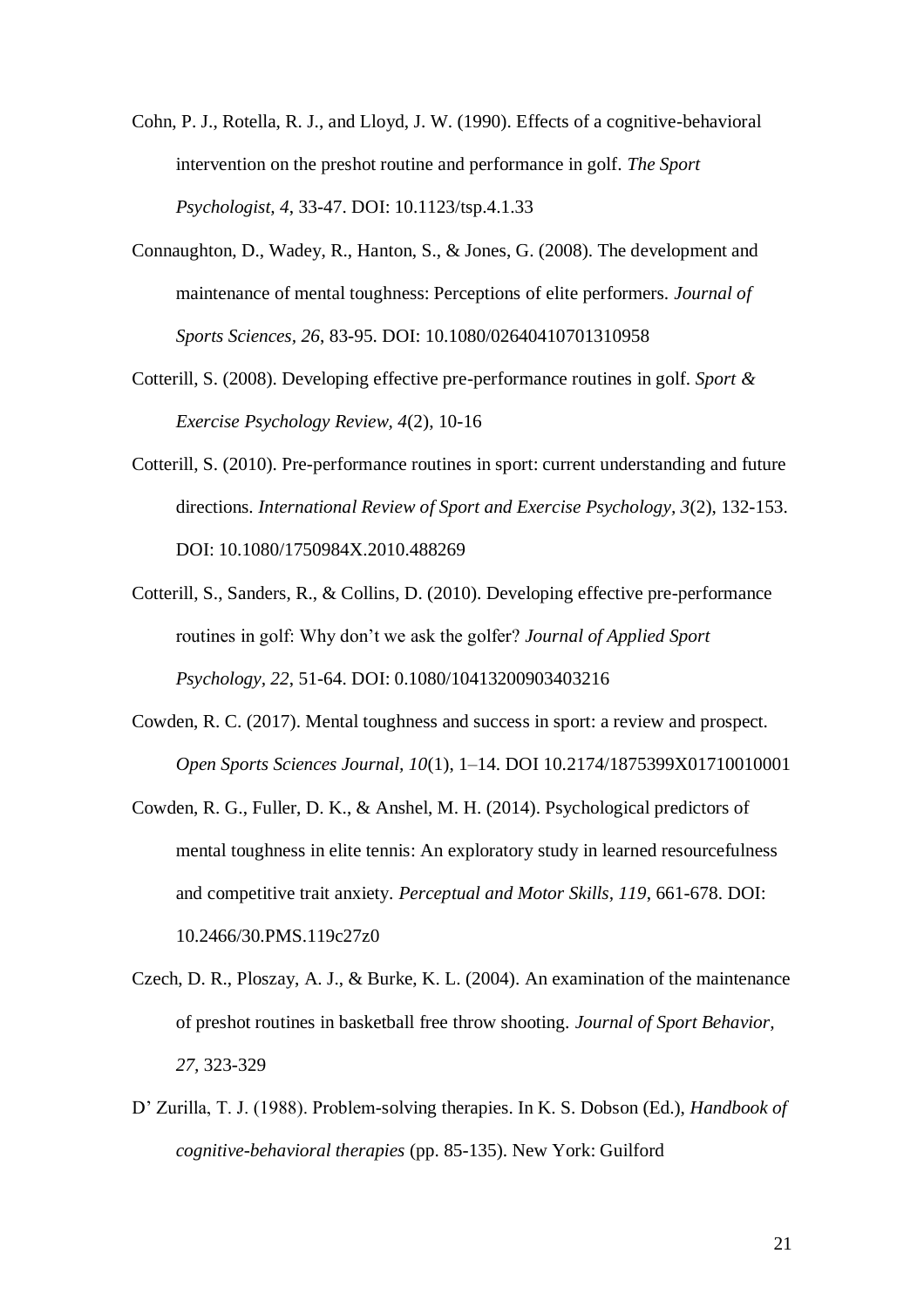- Daw, J., & Burton, D. (1994). Evaluation of a comprehensive psychological skills training program for collegiate tennis players. *The Sport Psychologist, 8*, 37-57. DOI: 10.1123/tsp.8.1.37
- Defrancesco C., Burke K.L. (1997) Performance enhancement strategies used in a professional tennis tournament. *International Journal of Sport Psychology 28*, 185-195
- Foster, D.J., Weigand, D.A., & Baines, D. (2006). The effect of removing superstitious behavior and introducing pre-performance routine on basketball free throw performance. *Journal of Applied Sport Psychology, 18,* 167-171. DOI: 10.1080/10413200500471343
- Galli, N. & Gonzalez, S. P. (2015). Psychological resilience in sport: A review of the literature and implications for research and practice. *International Journal of Sport and Exercise Psychology, 13*(3), 243-257. doi: 10.1080/1612197X.2014.946947
- Golby, J., & Sheard, M. (2004). Mental toughness and hardiness at different levels of rugby league. *Personality and Individual Differences, 37*, 933-942. doi: 10.1016/j.paid.2003.10.015
- Gomes, A.R. (2010). *Promoção de experiências positivas em crianças e jovens: Programa de competências de vida* [Promoting positive experiences in children and youth: Life skills program]. Santa Maria da Feira: Associação High Play
- Gonzalez-Diaz, J., Gossner, O., & Rogers, B.W. (2012). Performing best when it matters most: Evidence from professional tennis. *Journal of Economic Behavior and Organisations, 84*, 767-781. doi: 10.1016/j/jebo.2012.09.021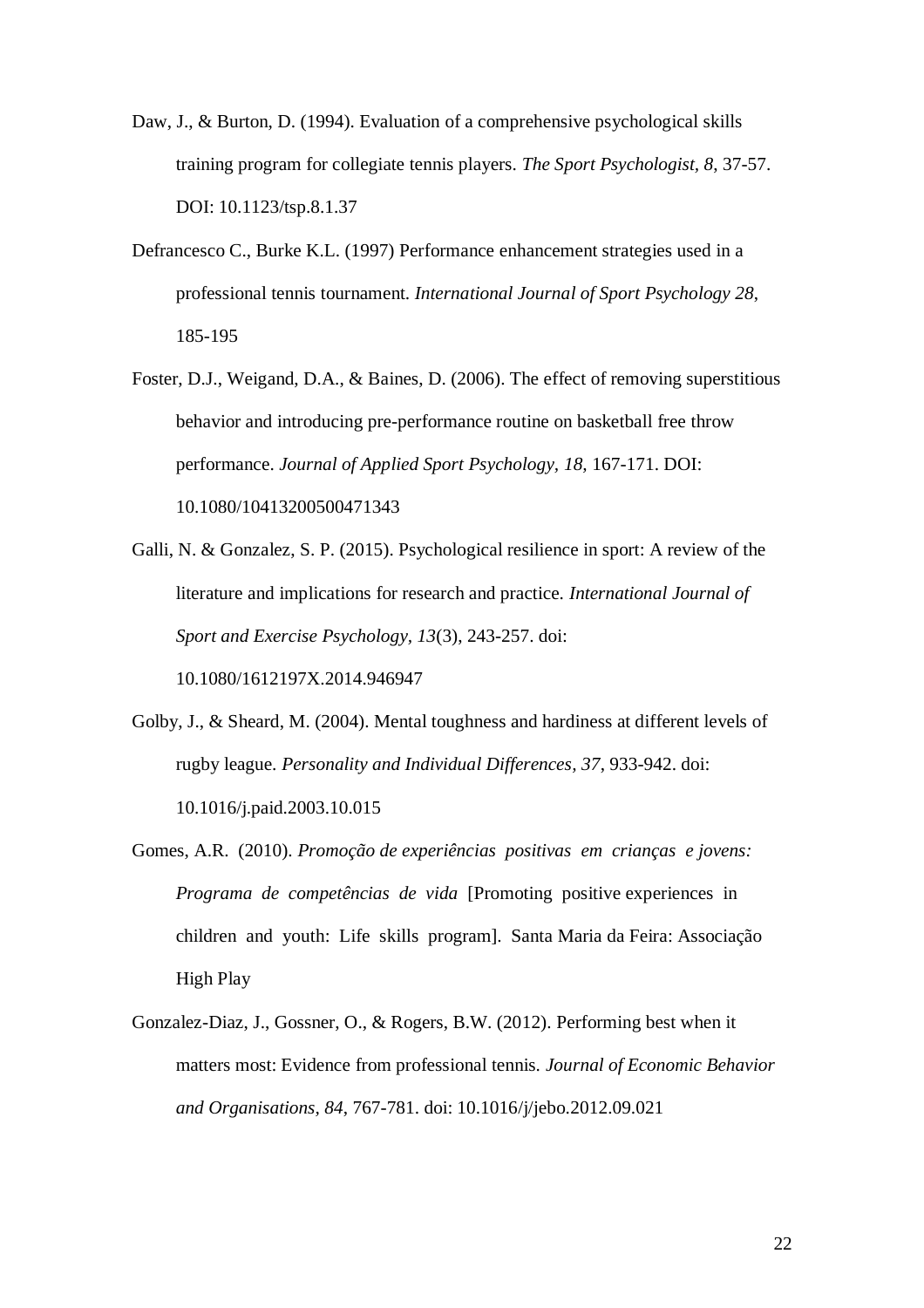- Gooding, A. & Gardner, F. L. (2009). An investigation of the relationship between mindfulness, preshot routine, and basketball free throw percentage. *Journal of Clinical Sports Psychology*, 4, 303-319. doi: 10.1123/jcsp.3.4.303
- Gould, D., Dieffenbach, K., & Moffett, A. (2002). Psychological characteristics and their development in Olympic champions. *Journal of Applied Sport Psychology*, 14, 172–204. doi: 10.1080/10413200290103482
- Gucciardi, D. F., & Gordon, S. (2009). Development and preliminary validation of the Cricket Mental Toughness Inventory (CMTI). *Journal of Sports Sciences, 27*(12), 1293-1310. doi: 10.1080/02640410903242306
- Gucciardi, D. F., & Gordon, S. (2011). *Mental toughness in sport: Developments in research and theory*. Oxford: Routledge
- Gucciardi, D. F., Gordon, S., & Dimmock, J. A. (2009). Advancing mental toughness research and theory using personal construct psychology. *International Review of Sport and Exercise Psychology*, 2, 54–72. doi: 10.1080/17509840802705938
- Gucciardi, D. F., Hanton, S., Gordon, S., Mallett, C. J., & Temby, P. (2015). The concept of mental toughness: Tests of dimensionality, nomological network, and traitness. *Journal of Personality 83*, 26–44. doi 10.1111/jopy.12079
- Gucciardi, D. F., Jackson, B., Hanton, S., & Reid, M. (2015). Motivational correlates of mentally tough behaviours in tennis. *Journal of Science and Medicine in Sport, 18*, 67-71. doi: 10.1016/j.jsams.2013.11.009
- Hall, C. R., Rodgers, W. M., & Barr, K. A. (1990). The use of imagery by athletes in selected sports. *The Sport Psychologist, 4*, 1-10. doi: 10.1123/tsp.4.1.1
- Hardy, L., Bell, J., & Beattie, S. (2014). A neuropsychological model of mentally tough behavior. Journal of Personality, 82, 69-81. doi: 10.1111/jopy.12034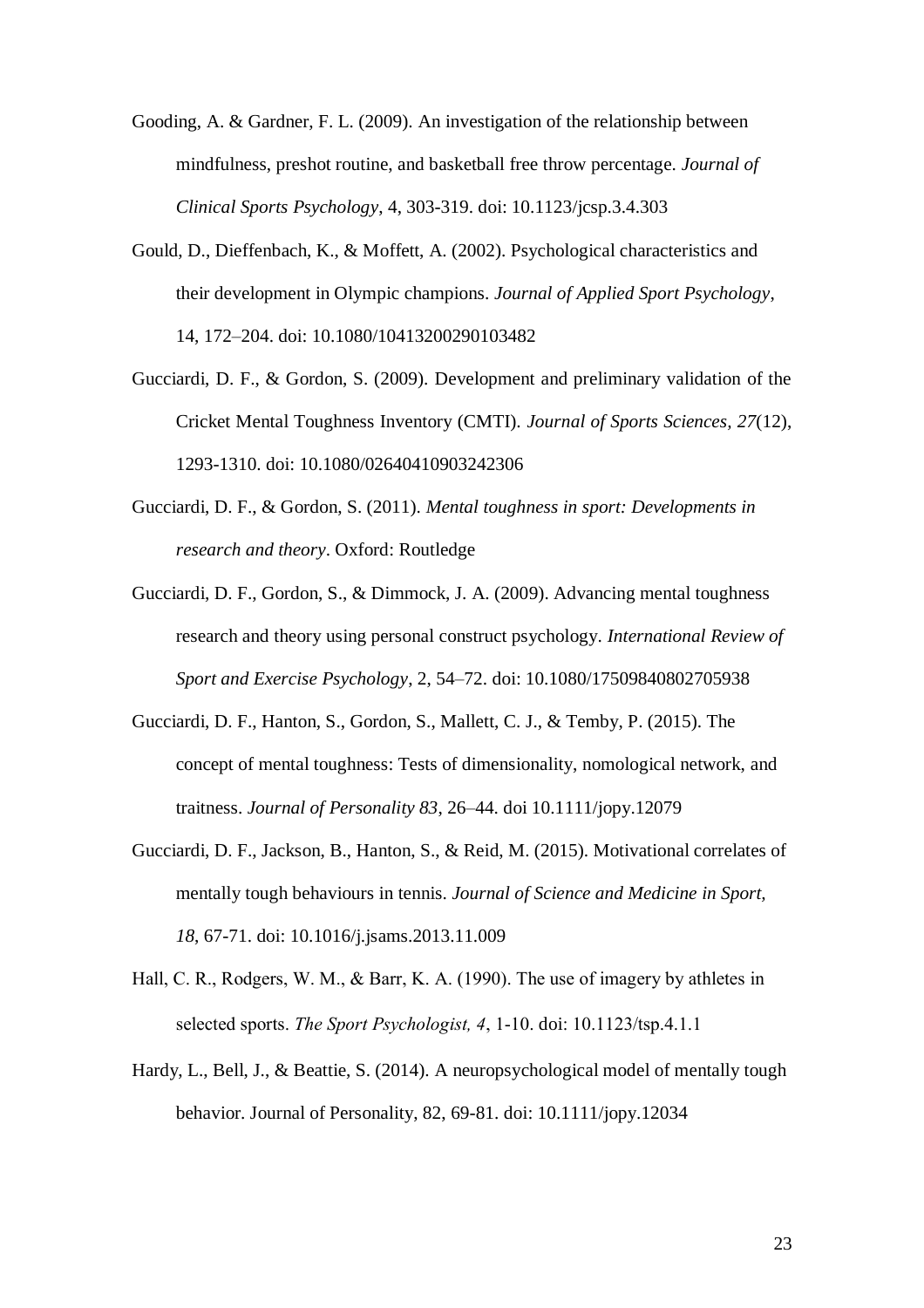- Holland, M. J. G., Woodcock, C., Cumming, J., & Duda, J. L. (2010). Mental qualities and employed mental techniques of young elite team sport athletes. *Journal of Clinical Sport Psychology*, 4, 19-38. doi: 10.1123/jcsp.4.1.19
- Hu, L., & Bentler, P. M. (1999). Cutoff criteria for fit indexes in covariance structure analysis: Conventional criteria versus new alternatives. *Structural Equation Modeling, 6,* 1–55. doi:10.1080/10705519909540118
- Jackson, R. C., & Baker, J. S. (2001). Routines, rituals, and rugby: case study of a world class goal kicker. *The Sport Psychologist, 15*, 48-65. doi: 10.1123/tsp.15.1.48
- Jones, G., Hanton, S., & Connaughton, D. (2002). What is this thing called mental toughness? An investigation of elite sport performers. *Journal of Applied Sport Psychology, 14*, 205-218. doi: 10.1080/1041320090103509
- Kline, R. B. (2005). *Principles and practice of structural equation modeling* (2nd ed.). New York, NY: Guilford Press
- Lauer, L., Gould, D., Lubbers, P., & Kovacs, M. (2010). *USTA mental skills and drills handbook*. United States: Coaches Choice
- Lautenbach, F., Laborde, S., Mesagno, C., Lobinger, B. H., Achtzehn, S., & Arimond, F. (2015). Nonautomated pre-performance routine in tennis: an intervention study. *Journal of Applied Sport Psychology, 27*, 123-131. doi: 10.1080/10413200.2014.957364
- Lobmeyer, D. L., & Wasserman, E. A. (1986). Preliminaries to free throw shooting: Superticious behavior? *Journal of Sport Behavior, 9,* 70-78
- Loehr, J. E. (1986). *Mental toughness training for sports: Achieving athletic excellence*. Lexington, MA: Stephen Greene Press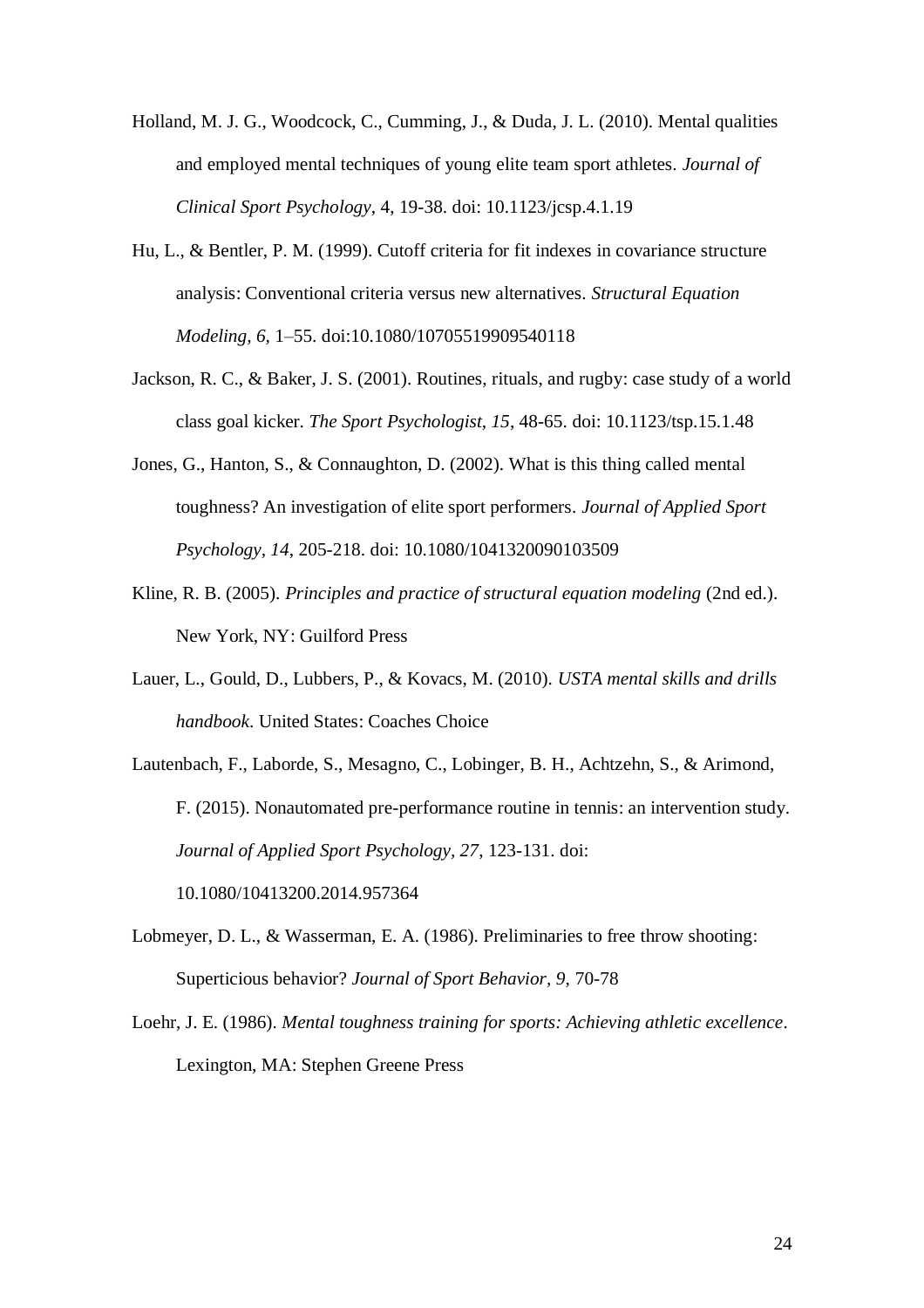- Madrigal, L., Hamill, S., & Gill, D. L. (2013). Mind over matter: The development of the mental toughness scale (MTS)*. The Sport Psychologist, 27*, 62-77. doi: 10.1123/tsp.27.1.62
- Mahoney, J. W., Gucciardi, D. F., Ntoumanis, N., & Mallett, C. J. (2014). Mental toughness in sport: Motivational antecedents and associations with performance and psychological health. *Journal of Sport and Exercise Psychology, 36*(3), 281– 292. doi 10.1123/jsep.2013-0260
- Mamassis, G. & Doganis, G. (2004). The effects of a mental training program on juniors pre-competitive anxiety, self-confidence, and tennis performance. *Journal of Applied Sport Psychology, 16,* 118-137. doi: 10.1080/10413200490437903
- Mathers, J. F. (2016). Professional tennis on the ATP Tour: A case study of mental skills support. *The Sport Psychologist*. doi: 10.1123/tsp.2016-0012
- Mesagno, C., Marchant, D., & Morris, T. (2008). A pre-performance routine to alleviate choking in "choking-susceptible" athletes. *The Sport Psychologist, 22*, 439-457. doi: 10.1123/tsp.22.4.439
- Moore, W. E. (1986). *Covert-overt service routines: the effects of a service routine training program on elite tennis players* (unpublished doctoral dissertation). The University of Virginia, United States of America
- Moran, A.P. (1996). *The psychology of concentration in sports performers: A cognitive analysis*. Hove: Psychology Press
- Ponnusamy, V., Lines, R. L. J., Zhang, C., & Gucciardi, D. F. (2018). Latent profiles of elite Malaysian athletes' use of psychological skills and techniques and relations with mental toughness, *PeerJ, 6*. doi: 10.7717/peerj.4778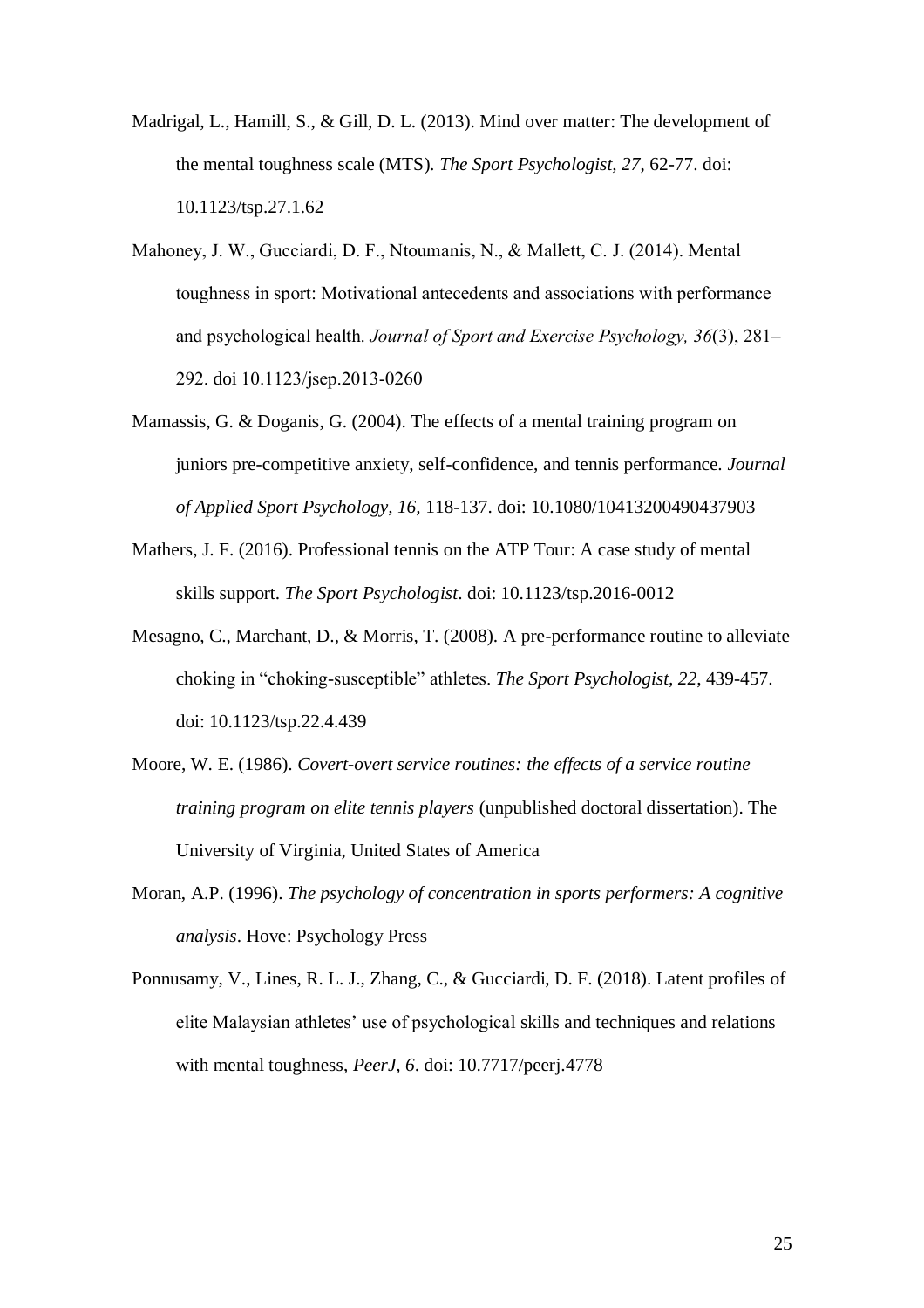- Schweizer, G. & Furley, P. (2016). Reproducible research in exercise psychology: the role of sample sizes. Psychology of Sport and Exercise, 23, 114-122. doi: 10.1016/j.psychsport.2015.11.005
- Valentzas, K., & Heinen, T. (2011). Routine integration strategies and their effects on volleyball serve performance and players' movement mental representation. *Journal of Applied Sport Psychology, 23*, 209-222. doi: 10.1080/10413200.2010.546826
- Valentzas, K., Heinen, T., Tenenbaum, G., & Schack, T. (2010). Functional mental representation of volleyball routines in German youth female national players. *Journal of Applied Sport Psychology, 22*, 474-485. doi: 10.1080/10413200.2010.504650
- Weinberg, R. Freysinger, V., Mellano, K., & Brookhouse, E. (2016). Building mental toughness: Perceptions of Sport Psychologists. *The Sport Psychologist, 30*, 231- 241. doi: 10.1123/tsp.2015-0090
- Weinberg, R. S., & Gould, D. (2015). *Foundations of sport and exercise psychology*  (6th edition). Campaing, IL: Human Kinetics
- Weinberg, R., Butt, J., Mellano, K., & Harmison, R., (2017). The stability of mental toughness across situations: Taking a social-cognitive approach. *International Journal of Sport Psychology, 48,* 280–302. doi 10.7352/IJSP.2017.48.280
- Wolframm, I. A., & Micklewright, D. (2011). The effect of mental training program on state anxiety and competitive dressage performance. *Journal of Veterinary Behavior Clinical Applications and Research, 6*(5)*.* doi: 10.1016/j.jmb.2011.03.003